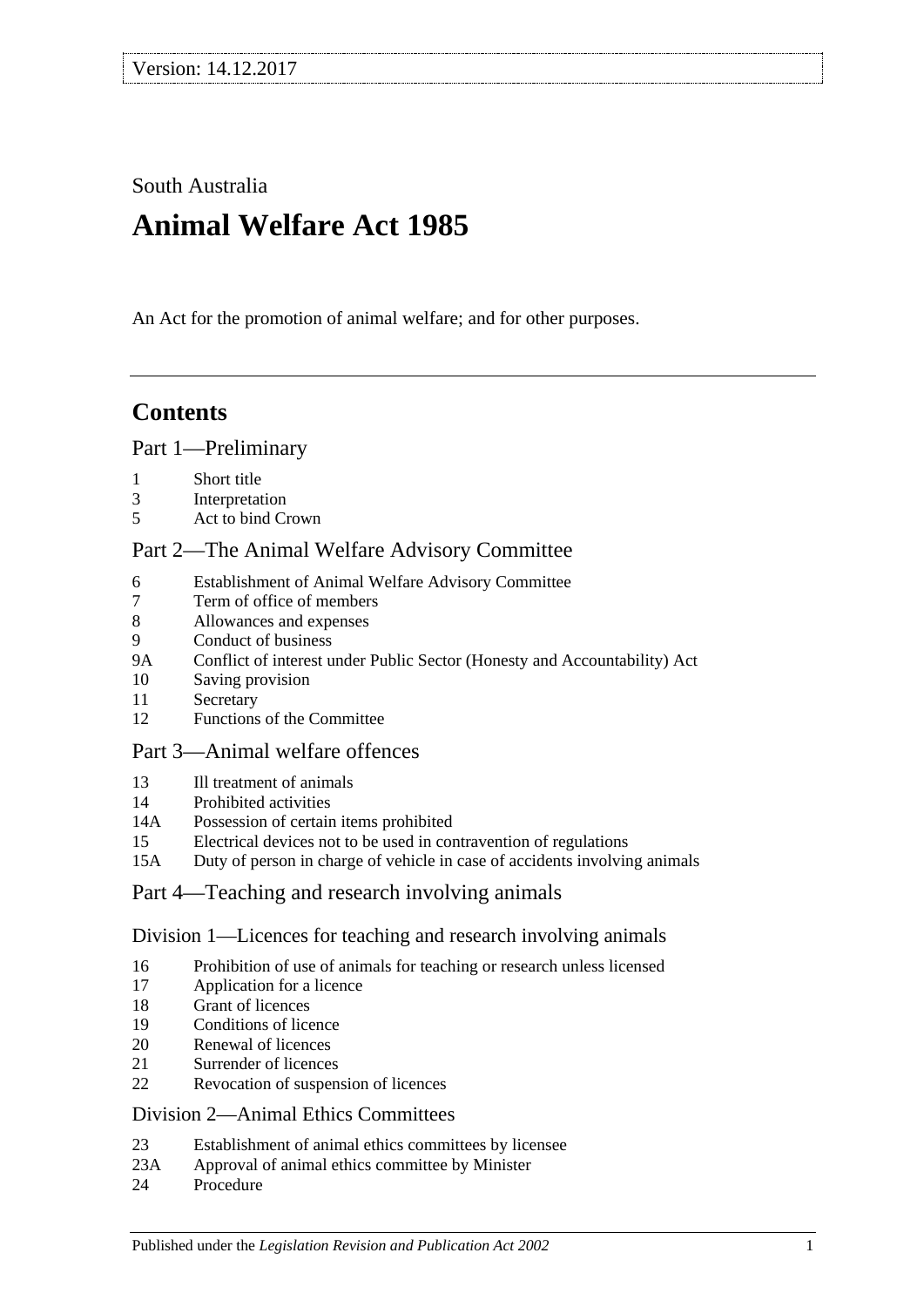25 [Functions of animal ethics committees](#page-13-0)

### Division [3—Reviews](#page-13-1)

- 26 [Reviews of decisions of animal ethics committees](#page-13-2)
- 27 [Reviews of decisions of Minister](#page-14-0)

### [Part 5—Enforcement](#page-14-1)

### [Division 1—Appointment and identification of inspectors](#page-14-2)

- 28 [Appointment of inspectors](#page-14-3)
- 29 [Identification of inspectors](#page-14-4)

### [Division 2—Powers of inspectors](#page-15-0)

- 30 [General powers](#page-15-1)
- 31 [Routine inspections](#page-17-0)
- 31A [Special powers relating to animals](#page-17-1)
- 31B [Animal welfare notices](#page-18-0)

### [Division 3—Miscellaneous](#page-18-1)

- 31C [Dealing with seized animals and objects](#page-18-2)
- 31D [Warrant procedures](#page-19-0)
- 31E [Offence to hinder etc inspectors](#page-20-0)
- 32A [Court orders on finding of guilt etc](#page-20-1)

### [Part 6—Miscellaneous](#page-21-0)

- 33 [Delegation](#page-21-1)
- 34 [Permit to hold rodeos](#page-21-2)
- 34A [False or misleading statements](#page-22-0)
- 34B [Power of veterinary surgeons to destroy animals](#page-22-1)
- 35 [Power to provide food to neglected animals](#page-22-2)
- 37 [Service of notices](#page-22-3)
- 38 [Offences by bodies corporate](#page-22-4)
- 39 [Continuing offences](#page-23-0)
- 40 [Vicarious liability of employers in certain circumstances](#page-23-1)
- 42 [Evidence](#page-23-2)
- 42A [Codes of practice](#page-24-0)
- 43 [Act does not render unlawful practices that are in accordance with prescribed code of](#page-24-1)  [animal husbandry practice](#page-24-1)
- 43A [Reports in respect of alleged contraventions](#page-24-2)
- 43B [Victimisation](#page-24-3)
- 44 [Regulations](#page-25-0)

[Legislative history](#page-27-0)

### <span id="page-1-0"></span>**The Parliament of South Australia enacts as follows:**

## **Part 1—Preliminary**

### <span id="page-1-1"></span>**1—Short title**

This Act may be cited as the *Animal Welfare Act 1985*.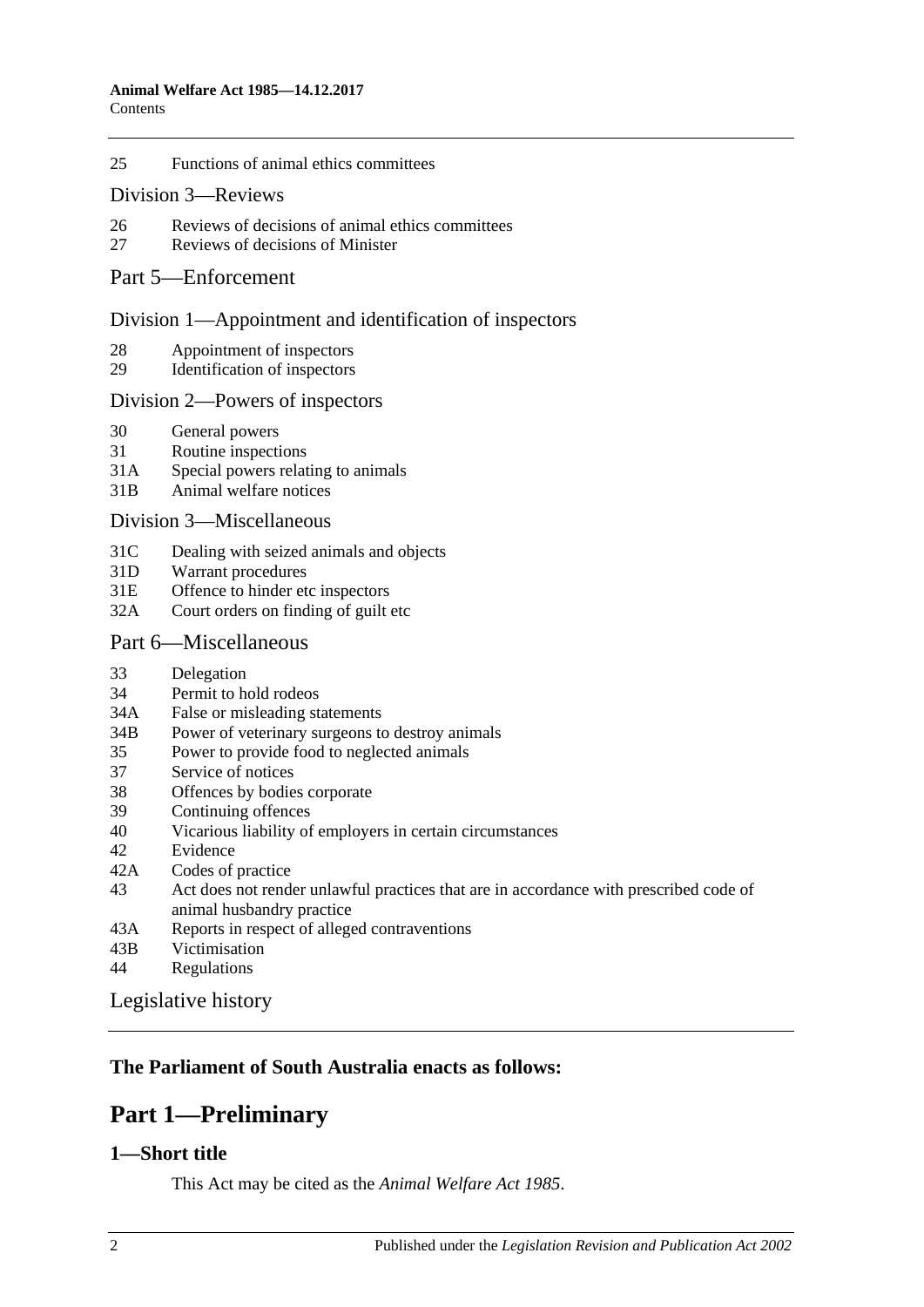### <span id="page-2-0"></span>**3—Interpretation**

In this Act, unless the contrary intention appears—

*animal* means a member of any species of the sub-phylum *vertebrata* except—

- (a) a human being; or
- (b) a fish,

and includes any prescribed animal;

*animal ethics committee* means—

- (a) an animal ethics committee established under [section](#page-11-4) 23; or
- (b) a body approved by the Minister as an animal ethics committee under [section](#page-12-0) 23A;

*animal welfare notice* means a notice given by an inspector under [section](#page-18-0) 31B;

*animal welfare order* means an order of a court under [section](#page-20-1) 32A;

*the Code* referred to in [Part 4](#page-9-2) means the *Australian Code of Practice for the Care and Use of Animals for Scientific Purposes* (National Health and Medical Research Council, CSIRO, Australian Agricultural Council) 2004, 7th edition, as amended from time to time;

*the Committee* means the Animal Welfare Advisory Committee established under this Act;

*electrical device* means any of the following devices designed for the purpose of confining or controlling an animal:

- (a) an electrical prod or goad;
- (b) a collar designed to impart an electric shock;
- (c) an electroimmobiliser;
- (d) any other electrical device prescribed by the regulations;

*electroimmobiliser* means an electrical device designed to temporarily immobilise an animal;

*harm* means any form of damage, pain, suffering or distress (including unconsciousness), whether arising from injury, disease or any other condition;

*inspector* means—

- (a) a police officer; or
- (c) a person holding an appointment as an inspector under [Part 5;](#page-14-1)

*organised animal fight* means an event in which an animal is encouraged to fight with another animal;

*owner* includes—

- (a) in relation to an animal, a person who has the custody and control of the animal; and
- (b) in relation to real or personal property—a person entitled to possession of the property;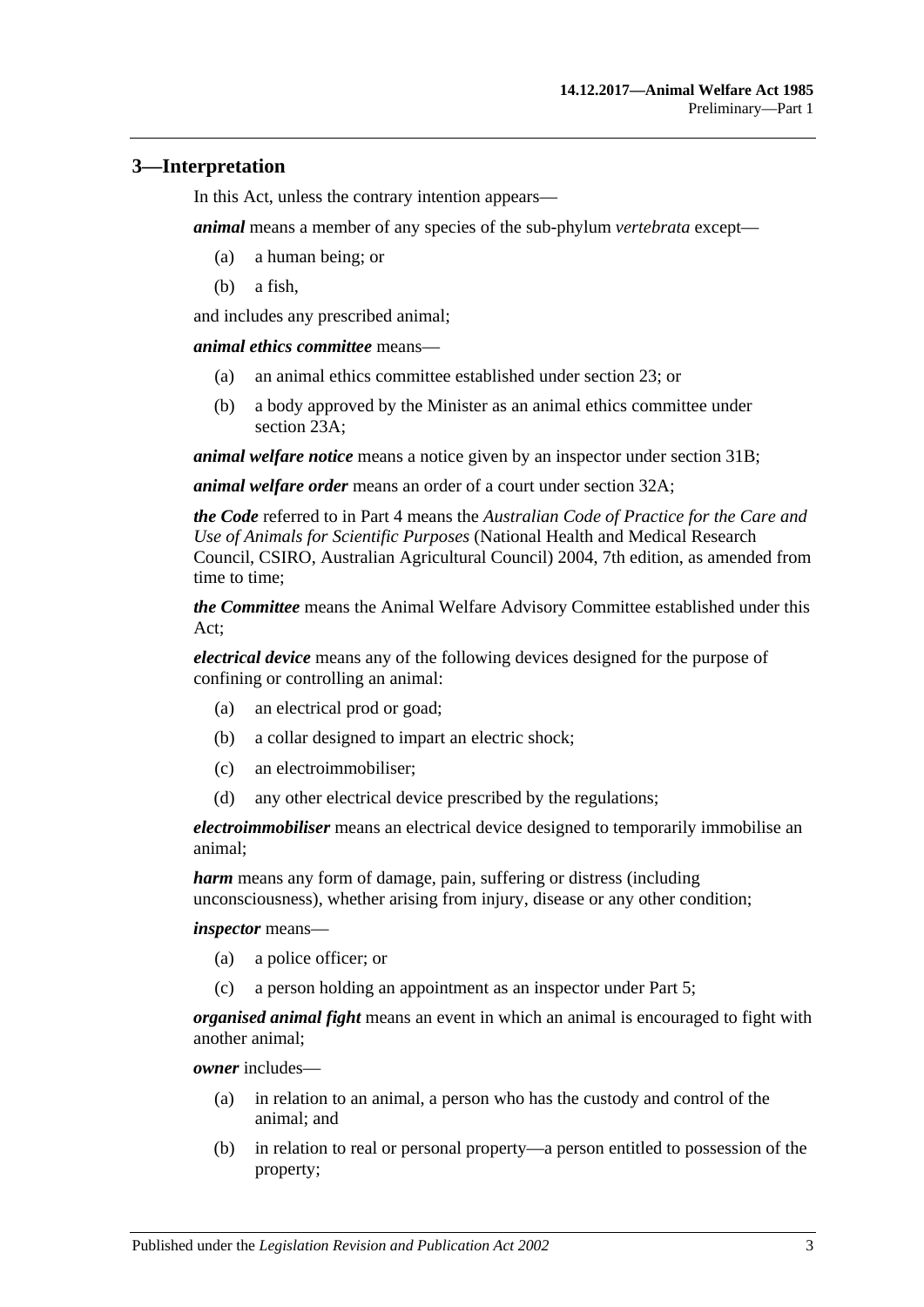*premises* means any land, building or structure (including a moveable building or structure);

*rodeo* means a competition involving cattle or horses (or both) and featuring 1 or more rodeo events, but does not include a competition declared by the regulations not to be a rodeo;

*rodeo event* means any of the following events:

- (a) saddle bronc riding;
- (b) bareback bronc riding;
- (c) bull riding;
- (d) steer riding;
- (e) roping or tying;
- (f) team roping;
- (g) steer wrestling;
- (h) a prescribed event;

*serious harm* means—

- (a) harm that endangers an animal's life; or
- (b) harm that results in an animal being so severely injured, so diseased or in such physical condition that it would be cruel not to destroy the animal; or
- (c) harm that consists of, or results in, serious and protracted impairment of a physical or mental function;

*the Society* means the Royal Society for the Prevention of Cruelty to Animals (South Australia) Incorporated;

*Tribunal* means the South Australian Civil and Administrative Tribunal established under the *[South Australian Civil and Administrative Tribunal Act](http://www.legislation.sa.gov.au/index.aspx?action=legref&type=act&legtitle=South%20Australian%20Civil%20and%20Administrative%20Tribunal%20Act%202013) 2013*;

*vehicle* includes an aircraft, a vessel, a caravan, a trailer and anything attached to a vehicle;

*veterinary surgeon* means a person who is registered as a veterinary surgeon under the *[Veterinary Practice Act](http://www.legislation.sa.gov.au/index.aspx?action=legref&type=act&legtitle=Veterinary%20Practice%20Act%202003) 2003*.

### <span id="page-3-0"></span>**5—Act to bind Crown**

This Act binds the Crown.

## <span id="page-3-1"></span>**Part 2—The Animal Welfare Advisory Committee**

### <span id="page-3-2"></span>**6—Establishment of Animal Welfare Advisory Committee**

- (1) The *Animal Welfare Advisory Committee* is established.
- (2) The Committee consists of 8 members appointed by the Minister, of whom—
	- (a) 1 is to be nominated by the Minister responsible for the administration of the *[Livestock Act](http://www.legislation.sa.gov.au/index.aspx?action=legref&type=act&legtitle=Livestock%20Act%201997) 1997*;
	- (b) 2 will be nominated by Primary Producers SA Incorporated;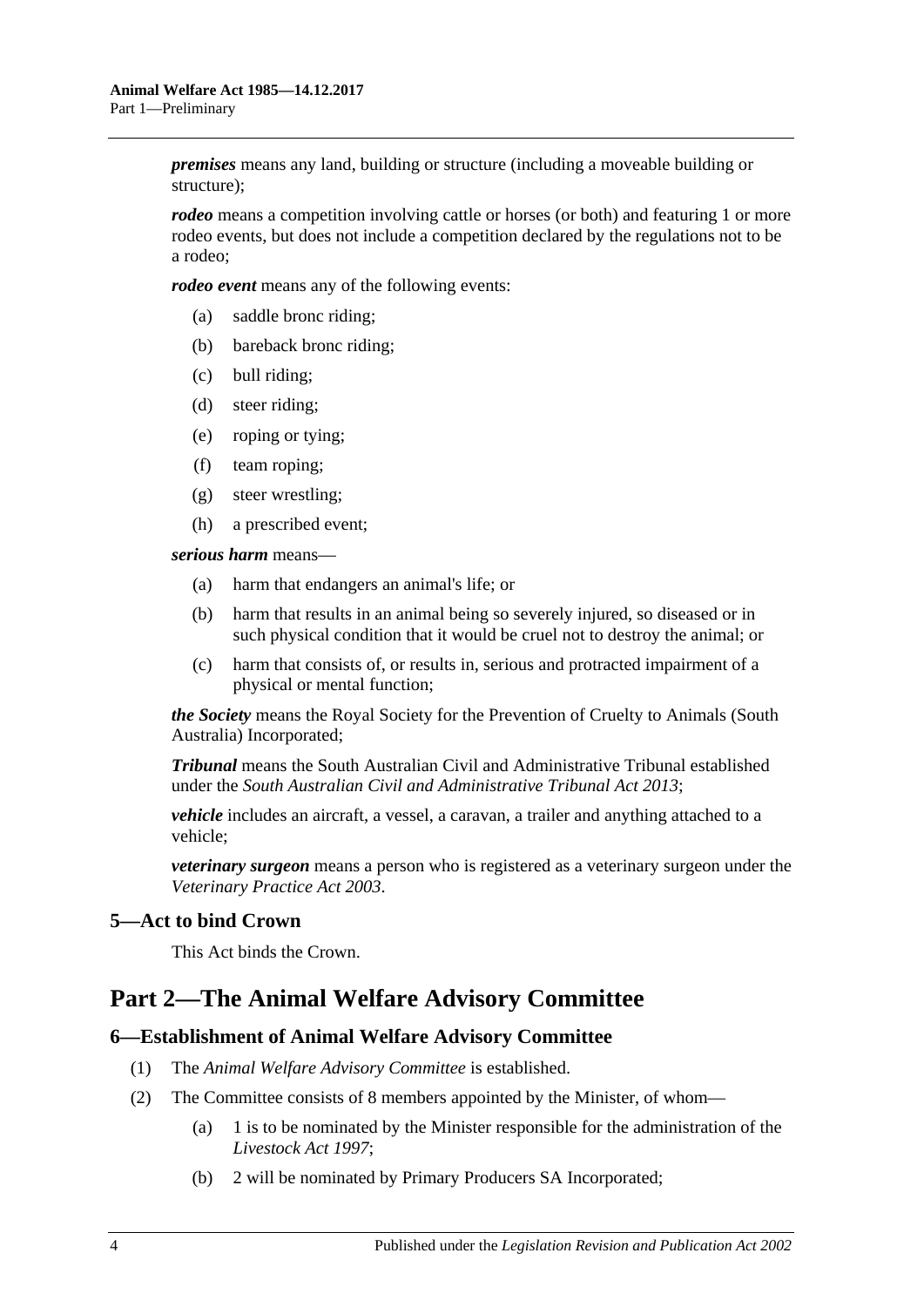- (c) 1 will be nominated by the Society;
- (d) 2 will be persons who, in the opinion of the Minister, are suitable to represent the interests of animal welfare organisations;
- (e) 1 will be nominated by the Australian Veterinary Association;
- (f) 1 will be engaged in research activities involving animals nominated by the Minister responsible for the administration of the *[Health Care Act](http://www.legislation.sa.gov.au/index.aspx?action=legref&type=act&legtitle=Health%20Care%20Act%202008) 2008*.
- (3) Where the Minister, by notice in writing, requests—
	- (a) Primary Producers SA Incorporated; or
	- (b) the Society; or
	- (c) the Australian Veterinary Association,

to make a nomination for the purposes of this section, and the body to which the request is addressed fails to make such a nomination within the time allowed in the notice, the Minister may select a person for appointment as a member of the Committee, and a person so selected may then be appointed to the Committee as if nominated by the body to which the request was addressed.

- (4) The Minister may appoint a member of the Committee to be the presiding member of the Committee and another member to be the deputy presiding member of the Committee.
- (5) The Minister may appoint a suitable person to be the deputy of a member of the Committee (other than the presiding member), and the deputy may, in the absence of that member, act as a member of the Committee.

#### <span id="page-4-0"></span>**7—Term of office of members**

- (1) A member of the Committee will be appointed for such term, not exceeding 3 years, as the Minister determines and specifies in the instrument of appointment, and on the expiration of a term of office, will be eligible for reappointment.
- <span id="page-4-1"></span>(2) The Minister may remove a member of the Committee from office on the ground of—
	- (a) mental or physical incapacity to carry out satisfactorily the duties of a member; or
	- (b) dishonourable conduct; or
	- (c) neglect of duty.
- (3) The office of a member of the Committee becomes vacant if the member—
	- (a) dies; or
	- (b) completes a term of office; or
	- (c) resigns by notice in writing to the Minister; or
	- (d) is removed from office by the Minister under [subsection](#page-4-1) (2).
- (4) On the office of a member of the Committee becoming vacant, a person must be appointed to that office in accordance with this Act.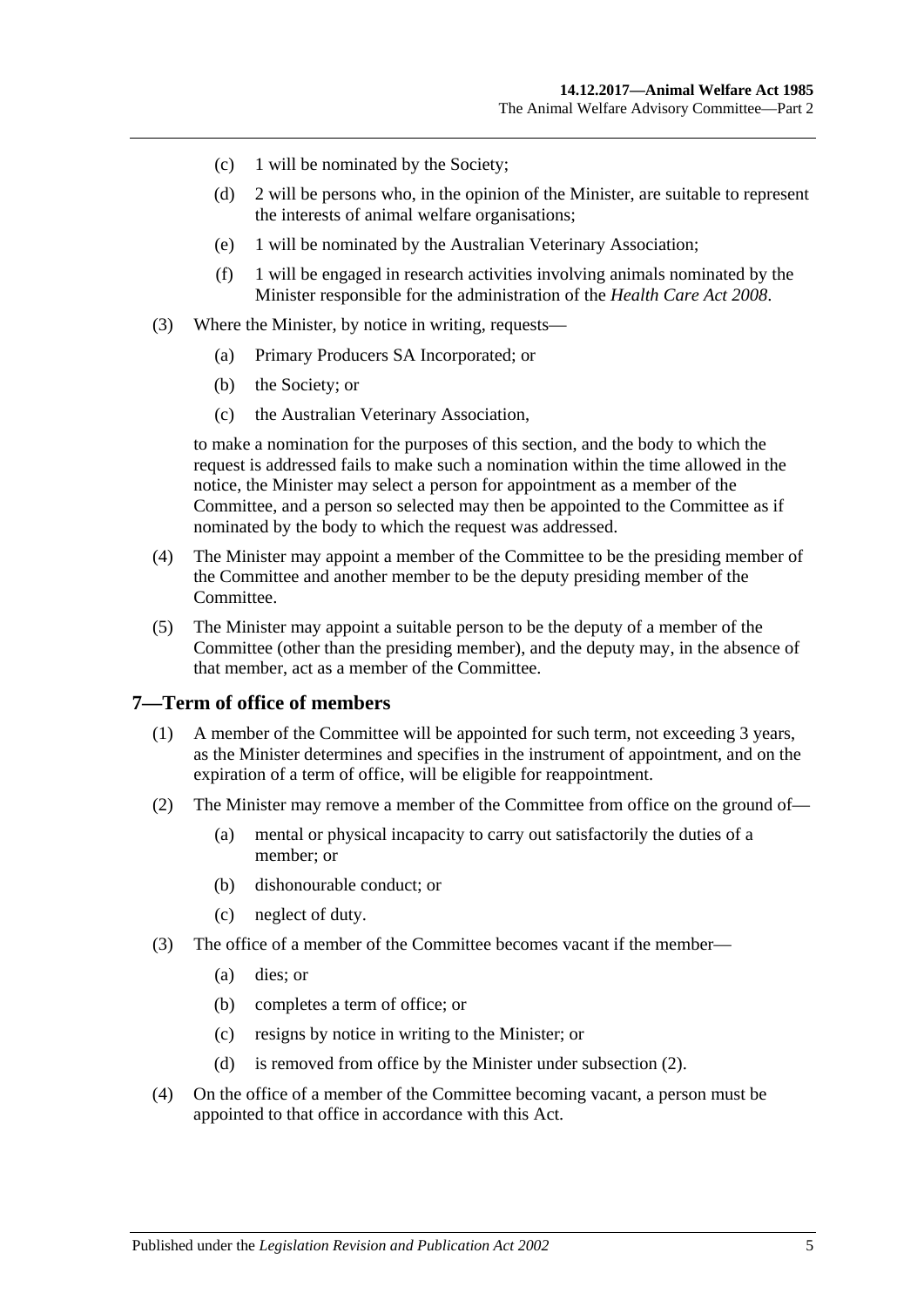### <span id="page-5-0"></span>**8—Allowances and expenses**

A member of the Committee is entitled to receive such allowances and expenses as the Minister may from time to time determine.

### <span id="page-5-1"></span>**9—Conduct of business**

- (1) The presiding member or, in his or her absence, the deputy presiding member will preside at a meeting of the Committee or, in the absence of both the presiding member and the deputy presiding member, the members present will decide who is to preside at the meeting.
- (3) Five members constitute a quorum of the Committee.
- (4) Each member present at a meeting of the Committee is entitled to 1 vote on a question arising for decision at that meeting.
- (5) A decision supported by the votes of not less than 5 members of the Committee is a decision of the Committee.
- (6) Subject to this Act, the Committee may conduct its business as it thinks fit.

### <span id="page-5-2"></span>**9A—Conflict of interest under Public Sector (Honesty and Accountability) Act**

A member of the Committee will not be taken to have a direct or indirect interest in a matter for the purposes of the *[Public Sector \(Honesty and Accountability\) Act](http://www.legislation.sa.gov.au/index.aspx?action=legref&type=act&legtitle=Public%20Sector%20(Honesty%20and%20Accountability)%20Act%201995) 1995* by reason only of the fact that the member has an interest in a matter that is shared in common with those engaged in or associated with primary production generally, animal welfare organisations generally, veterinary practice generally or medical or biological research generally, or a substantial section of those engaged in or associated with any of those fields.

### <span id="page-5-3"></span>**10—Saving provision**

An act or proceeding of the Committee is not invalid by reason of a vacancy in its membership or a defect in an appointment.

### <span id="page-5-4"></span>**11—Secretary**

- (1) There will be a secretary to the Committee.
- (2) The secretary will be appointed under the *[Public Sector Act](http://www.legislation.sa.gov.au/index.aspx?action=legref&type=act&legtitle=Public%20Sector%20Act%202009) 2009*.
- (3) The office of secretary to the Committee may be held in conjunction with any other office in the Public Service of the State.

### <span id="page-5-5"></span>**12—Functions of the Committee**

The functions of the Committee are—

- (a) to advise the Minister on any matter relating to the administration or enforcement of this Act; and
- (b) to consider, and report to the Minister on, legislative proposals affecting animal welfare; and
- (c) to examine proposed codes of practice relating to animals and report to the Minister on their likely effect upon animal welfare; and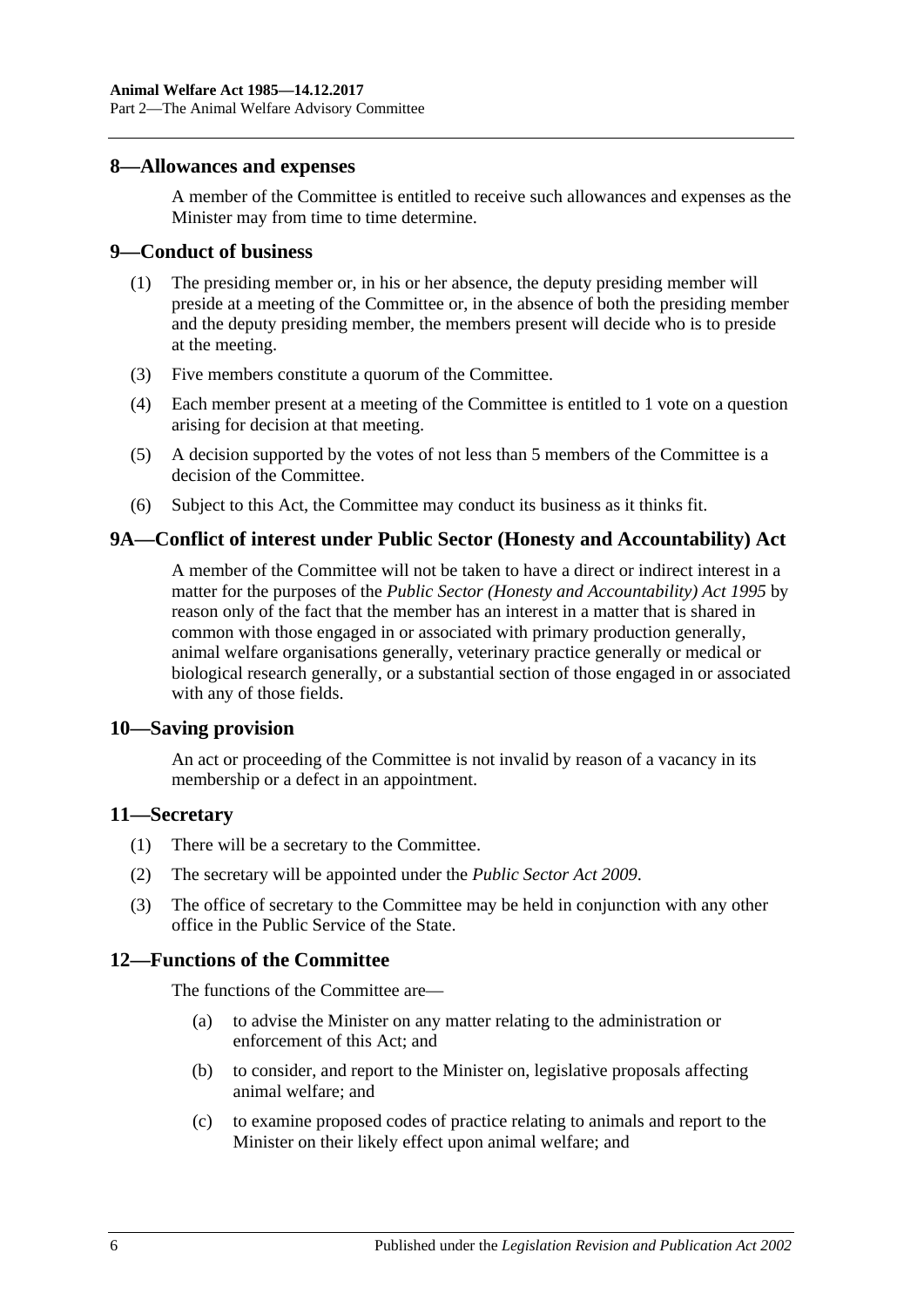- (ca) to develop, or assist in developing, codes of practice for animal welfare and to make recommendations to the Minister as to their adoption under the regulations; and
- (d) to investigate and report to the Minister on any matters referred by the Minister to the Committee for advice.

## <span id="page-6-0"></span>**Part 3—Animal welfare offences**

### <span id="page-6-2"></span><span id="page-6-1"></span>**13—Ill treatment of animals**

- $(1)$  If—
	- (a) a person ill treats an animal; and
	- (b) the ill treatment causes the death of, or serious harm to, the animal; and
	- (c) the person intends to cause, or is reckless about causing, the death of, or serious harm to, the animal,

the person is guilty of an offence.

Maximum penalty: \$50 000 or imprisonment for 4 years.

<span id="page-6-3"></span>(2) A person who ill treats an animal is guilty of an offence.

Maximum penalty: \$20 000 or imprisonment for 2 years.

- (3) Without limiting the generality of [subsection](#page-6-2) (1) or [\(2\),](#page-6-3) a person ill treats an animal if the person—
	- (a) intentionally, unreasonably or recklessly causes the animal unnecessary harm; or
	- (b) being the owner of the animal—
		- (i) fails to provide it with appropriate, and adequate, food, water, living conditions (whether temporary or permanent) or exercise; or
		- (ii) fails to take reasonable steps to mitigate harm suffered by the animal; or
		- (iii) abandons the animal; or
		- (iv) neglects the animal so as to cause it harm; or
	- (c) having caused the animal harm (not being an animal of which that person is the owner), fails to take reasonable steps to mitigate the harm; or
	- (f) causes the animal to be killed or injured by another animal; or
	- (g) kills the animal in a manner that causes the animal unnecessary pain; or
	- (h) unless the animal is unconscious, kills the animal by a method that does not cause death to occur as rapidly as possible; or
	- (i) carries out a medical or surgical procedure on the animal in contravention of the regulations; or
	- (j) ill treats the animal in any other manner prescribed by the regulations for the purposes of this section.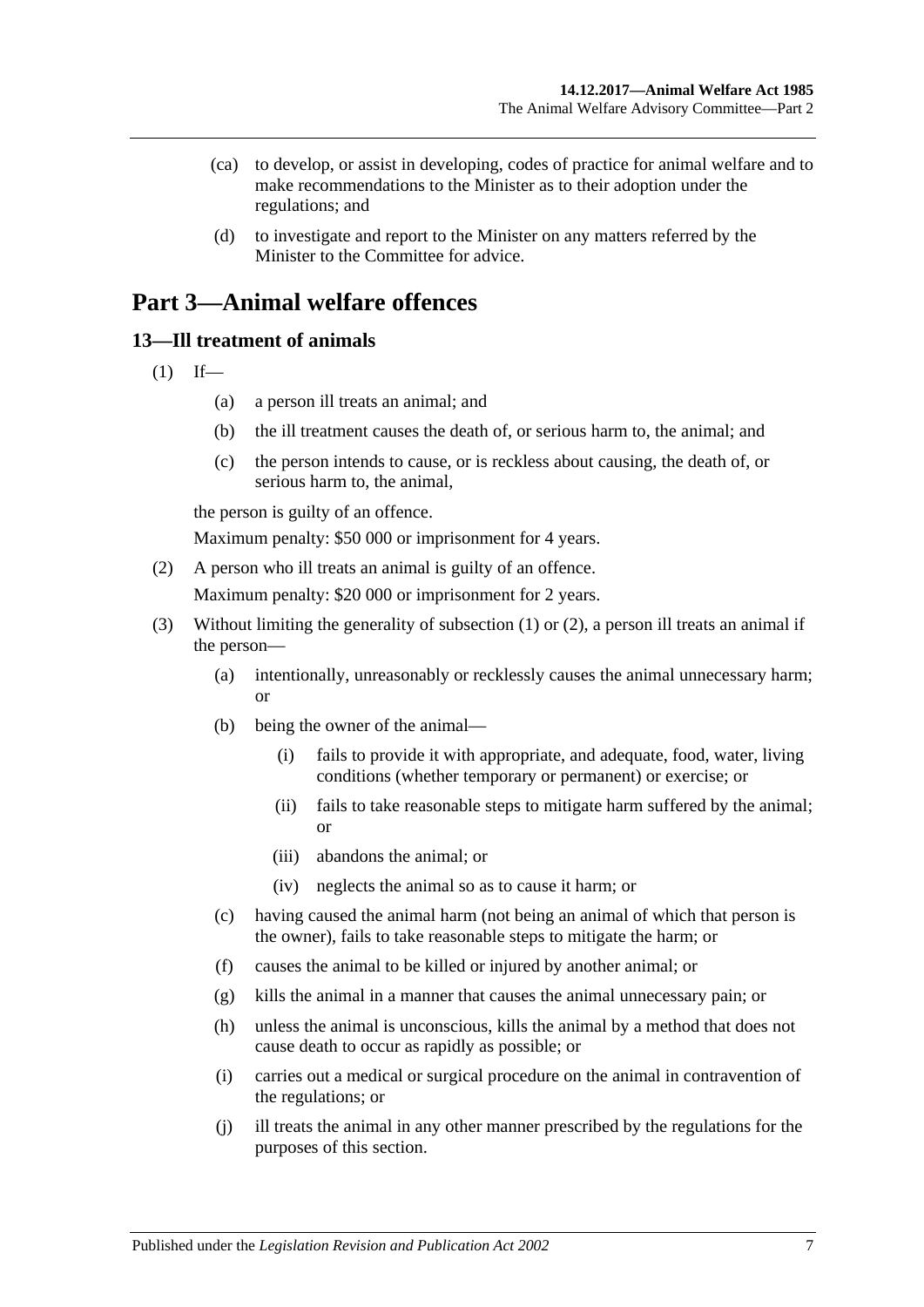- (4) A person charged with an offence against [subsection](#page-6-2) (1) (the *aggravated offence*) may be convicted of an offence against [subsection](#page-6-3) (2) (the *lesser offence*) if the court is not satisfied that the aggravated offence has been established beyond reasonable doubt but is satisfied that the lesser offence has been so established.
- (5) It is a defence to a charge of an offence against [subsection](#page-6-3) (2) if the defendant proves that the offence did not result from any failure on the part of the defendant to take reasonable care to avoid the commission of the offence.
- (6) In this section—

*cause*—a person's act or omission causes the death of, or harm to, an animal if the act or omission substantially contributes to the death or harm.

### <span id="page-7-0"></span>**14—Prohibited activities**

- (1) A person must not take part in a prohibited activity. Maximum penalty: \$50 000 or imprisonment for 4 years.
- <span id="page-7-1"></span>(2) A person must not be present in a place at which a prohibited activity is occurring. Maximum penalty: \$20 000 or imprisonment for 2 years.
- (3) For the purposes of [subsection](#page-7-1) (2), if a person is present in a place at which a prohibited activity has occurred within the preceding 2 hours, he or she will, in the absence of proof to the contrary, be taken to have been at the place at the time the prohibited activity occurred.
- (4) In proceedings for an offence against [subsection](#page-7-1) (2), it is a defence for the defendant to prove that he or she did not know, and could not reasonably have been expected to have known, that a prohibited activity was occurring in the place.
- (5) For the purposes of this section, the following are *prohibited activities*:
	- (a) organised animal fights;
	- (b) live baiting;
	- (c) releasing an animal from captivity for the purpose of it then being hunted or killed (whether by a person or otherwise);
	- (d) selling or supplying an animal to a person for the purpose of the animal being used in an activity referred to in a preceding paragraph;
	- (e) keeping or preparing an animal for the purpose of using the animal in an activity referred to in a preceding paragraph.
- (6) For the purposes of this section, a person *takes part in a prohibited activity* if he or she does 1 or more of the following:
	- (a) organises the prohibited activity;
	- (b) promotes the prohibited activity;
	- (c) allows the prohibited activity to occur on premises, or in a place, owned or occupied by him or her;
	- (d) knowingly provides an animal or other thing used, or intended for use, in relation to the prohibited activity;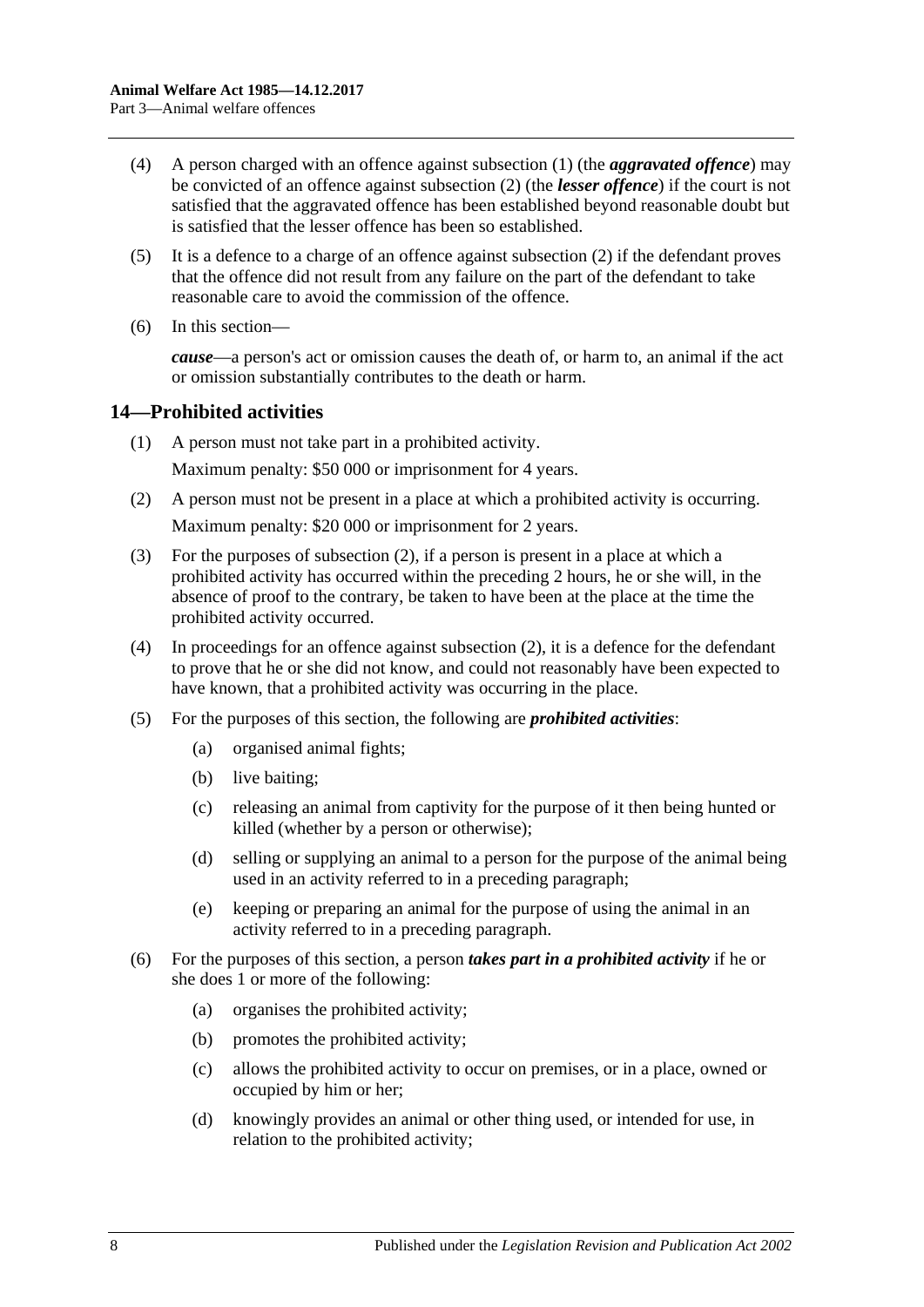- (e) undertakes, without lawful excuse, any other activity relating to the prohibited activity.
- (7) For the purposes of this section, a reference to a part of an animal does not include a reference to a part of an animal that has been processed such that it no longer resembles a part of the relevant kind.

**Note—**

For example, the skin of an animal which has been processed into a leather product.

(8) In this section—

*live baiting* means an activity in which—

- a live animal is introduced into an area for the purpose of being chased by 1 or more dogs or training a dog to chase real or simulated animals; or
- (b) the carcass or any part of an animal is introduced into an area or moved around an area (or both) for the purpose of being chased by 1 or more dogs or training a dog to chase real or simulated animals,

but does not include an activity declared by the regulations to be excluded from the ambit of this definition.

### <span id="page-8-0"></span>**14A—Possession of certain items prohibited**

- (1) A person must not, without the approval of the Minister, have in his or her possession or control—
	- (a) a cock-fighting spur; or
	- (b) an implement, article or other thing made or adapted for attachment to an animal—
		- (i) for the purpose of training the animal to fight another animal; or
		- (ii) for the purpose of inciting or assisting the animal to fight another animal or to inflict injury on another animal during a fight; or
		- (iii) for the purpose of protecting the animal in a fight with another animal; or
	- (c) a drug (not being a drug supplied on the prescription of, and given to an animal in accordance with the directions of, a veterinary surgeon) to be administered to an animal for the purpose of inciting or assisting the animal to fight another animal, or to inflict injury on another animal during a fight; or
	- (d) a lure or bait (however described) consisting of or including the carcass or any part of an animal and used, or intended to be used, for the purpose of live baiting (within the meaning of section 14).

<span id="page-8-1"></span>Maximum penalty: \$20 000 or imprisonment for 2 years.

(2) For the purposes of [subsection](#page-8-1)  $(1)(d)$ , a reference to a part of an animal does not include a reference to a part of an animal that has been processed such that it no longer resembles a part of the relevant kind.

**Note—**

For example, the skin of an animal which has been processed into a leather product.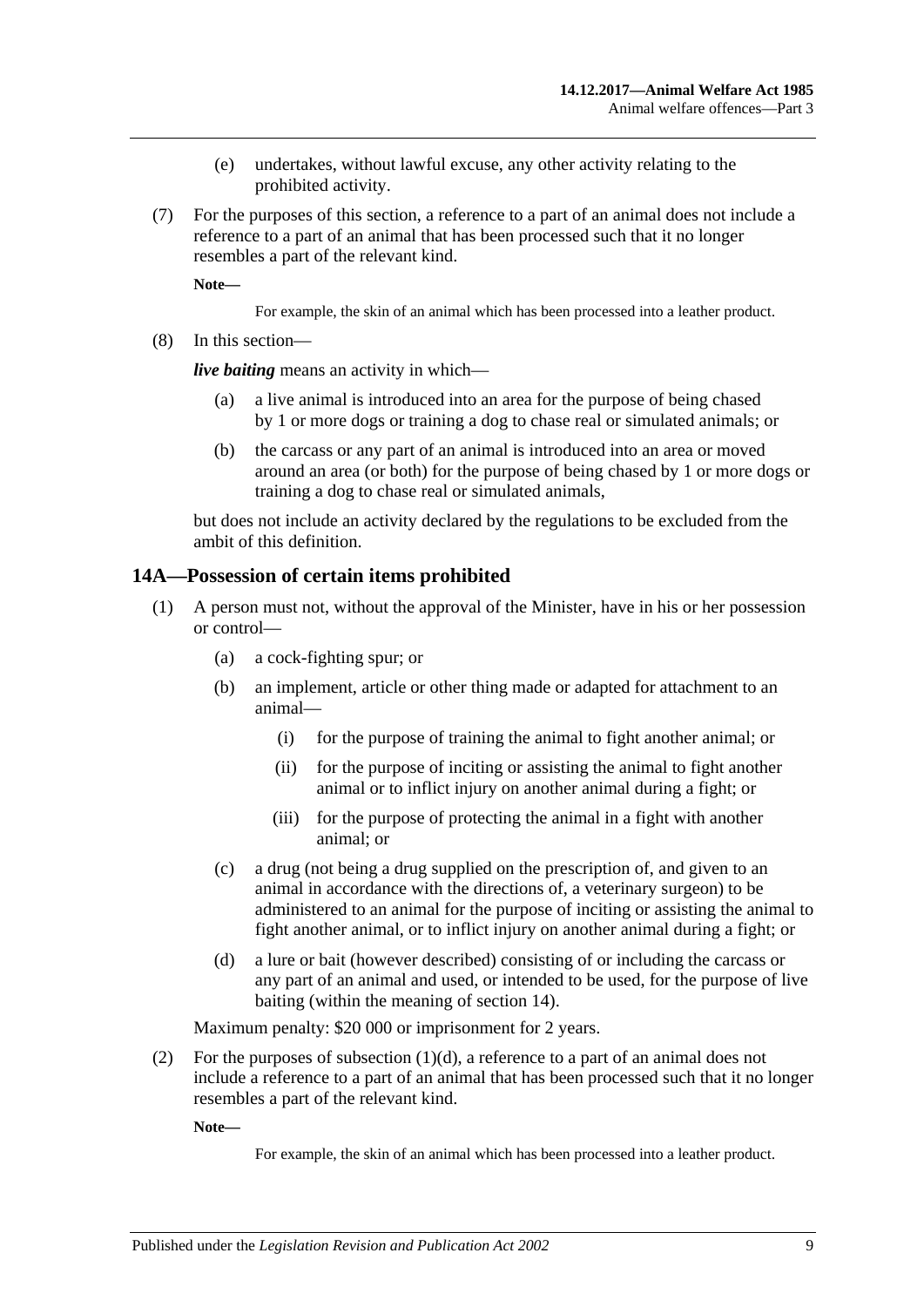### <span id="page-9-0"></span>**15—Electrical devices not to be used in contravention of regulations**

A person must not, for the purpose of confining or controlling an animal, use an electrical device in contravention of the regulations.

Maximum penalty: \$10 000 or imprisonment for 1 year.

### <span id="page-9-1"></span>**15A—Duty of person in charge of vehicle in case of accidents involving animals**

Where an animal is injured in an accident involving a vehicle, the person in charge of the vehicle must—

- (a) take such steps as are reasonably practicable in the circumstances to inform the owner of the animal that the animal was injured; and
- (b) where, after taking such steps, that person has been unable to contact the owner—inform an inspector, within 24 hours of the accident occurring, of the circumstances of the accident.

Maximum penalty: \$5 000.

Expiation fee: \$315.

## <span id="page-9-3"></span><span id="page-9-2"></span>**Part 4—Teaching and research involving animals**

### **Division 1—Licences for teaching and research involving animals**

### <span id="page-9-4"></span>**16—Prohibition of use of animals for teaching or research unless licensed**

- (1) Subject to [subsection](#page-9-6) (2), a person must not use an animal for the purposes of—
	- (a) teaching any science; or
	- (b) research or experimentation,

without a licence under this Part.

Maximum penalty:

In relation to a body corporate—\$50 000.

In relation to a natural person—\$10 000.

<span id="page-9-6"></span>(2) A employee is not required to hold a licence under this Part in respect of anything done in the course of employment by a person who holds a licence under this Part.

### <span id="page-9-5"></span>**17—Application for a licence**

- (1) A person may apply to the Minister for a licence under this Part.
- (2) An application for a licence must—
	- (a) be made in the prescribed manner in a form approved by the Minister; and
	- (b) contain the prescribed information; and
	- (c) be accompanied by the prescribed application fee.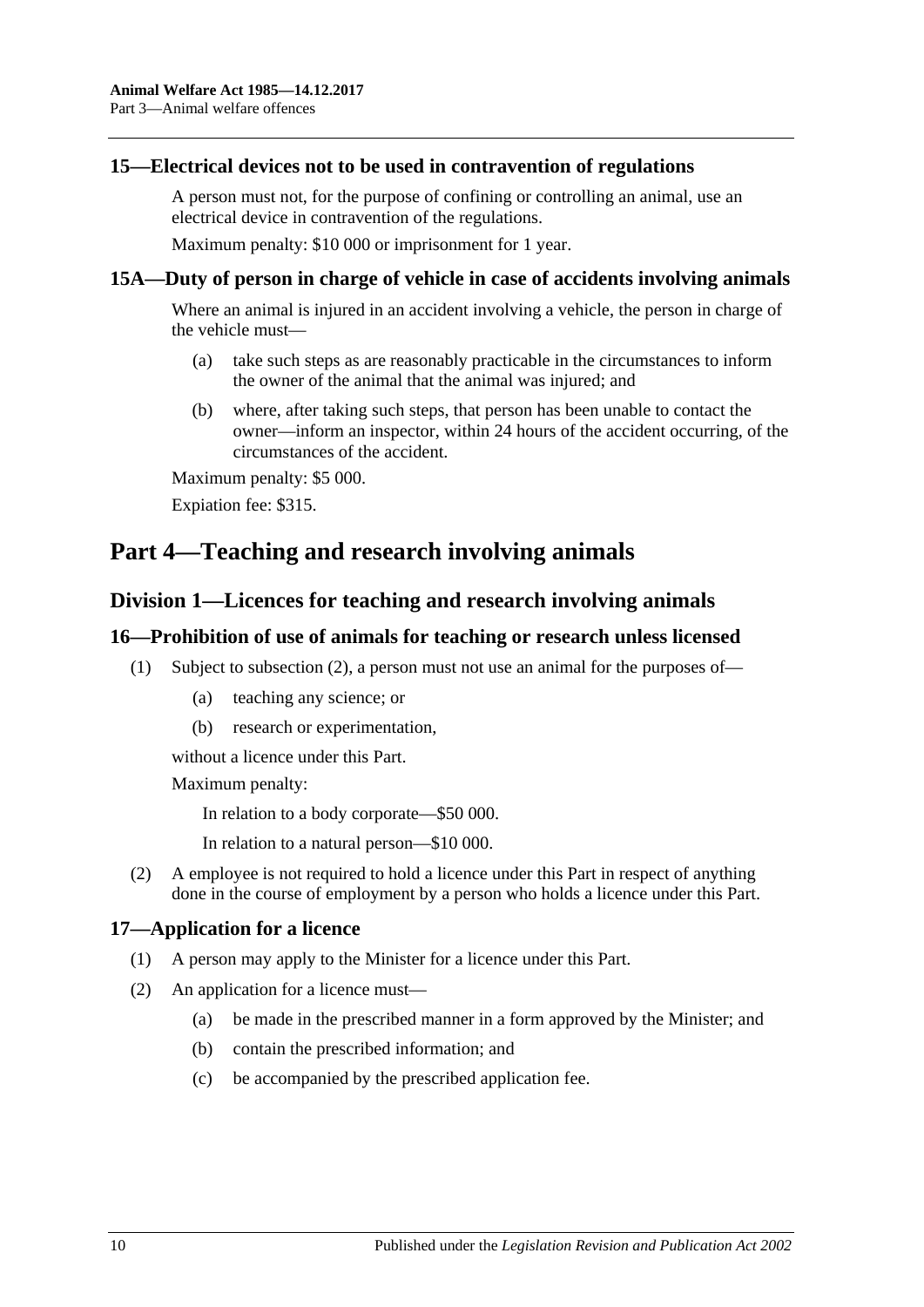### <span id="page-10-0"></span>**18—Grant of licences**

- (1) Where application is made under this Part for a licence, the Minister must determine whether a licence should be granted having regard to—
	- (a) the suitability of the applicant to be granted the licence; and
	- (b) the adequacy of the applicant's premises and facilities for the care and handling of animals; and
	- (c) the adequacy of arrangements made by the applicant for the provision of veterinary attention to animals; and
	- (d) such other matters as may be prescribed.
- (2) On granting a licence, the Minister must forward to the applicant a licence in the form approved by the Minister.

### <span id="page-10-1"></span>**19—Conditions of licence**

- (1) A licence under this Part is subject to such conditions as the Minister may specify by notice in writing given to the holder of the licence.
- (2) Without limiting the matters with respect to which conditions may be imposed, the Minister may impose conditions—
	- (a) requiring the holder of the licence to establish an animal ethics committee in accordance with [section](#page-11-4) 23; and
	- (b) requiring the holder of the licence to consult with an animal ethics committee in relation to specified matters; and
	- (c) requiring the holder of the licence to seek the approval of an animal ethics committee before—
		- (i) acquiring animals for the purposes of teaching, research or experimentation; or
		- (ii) using animals for the purposes of teaching, research or experimentation; and
	- (d) requiring the holder of the licence to provide an animal ethics committee with such information in relation to teaching, research or experimentation involving animals as the animal ethics committee may request; and
	- (e) requiring the holder of the licence to answer such questions in relation to teaching, research or experimentation involving animals as may be put by an animal ethics committee; and
	- (f) requiring the holder of the licence to comply with such provisions of the Code as may be specified in the conditions.
- (3) The Minister may, by notice in writing given to the holder of a licence, vary or revoke a condition of the licence or impose a further condition.
- (4) A person who contravenes or fails to comply with a condition of a licence is guilty of an offence.

Maximum penalty:

In relation to a body corporate—\$50 000.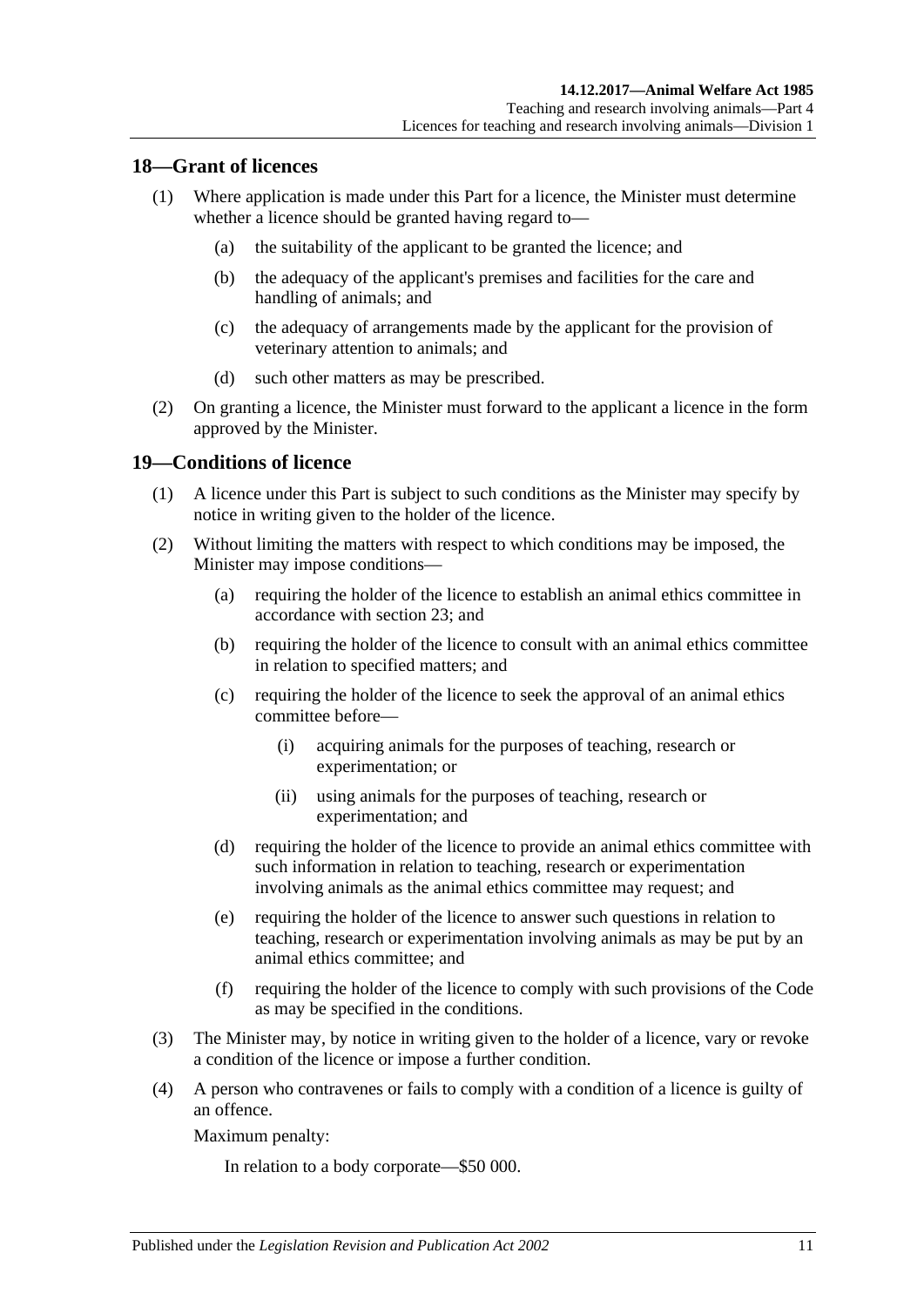In relation to a natural person—\$10 000.

### <span id="page-11-0"></span>**20—Renewal of licences**

- (1) Subject to this Part, a licence remains in force for a period of 2 years from the day on which it is granted and may be renewed for successive periods of 2 years.
- (2) An application for renewal—
	- (a) must be made in a manner and form determined by the Minister; and
	- (b) must be delivered to the Minister not less than 1 month before the licence is due to expire; and
	- (c) must be accompanied by the prescribed fee.
- (3) The Minister has a discretion to determine an application for renewal despite the fact that it is delivered out of time.
- (4) Where an application for renewal is made in accordance with this Act, the Minister must renew the licence of the applicant.

### <span id="page-11-1"></span>**21—Surrender of licences**

The holder of a licence may at any time surrender the licence to the Minister.

### <span id="page-11-2"></span>**22—Revocation of suspension of licences**

- (1) Where the holder of a licence—
	- (a) has been found guilty of an offence against this Act; or
	- (b) has obtained the licence improperly; or
	- (c) has failed to comply with a condition of the licence,

the Minister may, by notice in writing addressed to the holder of the licence, revoke the licence, or suspend the licence for a period specified in the notice.

### <span id="page-11-3"></span>**Division 2—Animal Ethics Committees**

### <span id="page-11-4"></span>**23—Establishment of animal ethics committees by licensee**

- (2) Where a licensee is required, as a condition of the licence, to establish an animal ethics committee, the licensee must establish an animal ethics committee in accordance with this section.
- <span id="page-11-9"></span><span id="page-11-8"></span><span id="page-11-7"></span><span id="page-11-6"></span><span id="page-11-5"></span>(3) An animal ethics committee will consist of at least 5 members appointed by the licensee, of whom—
	- (a) at least 1 will be a veterinary surgeon; and
	- (b) at least 1 will be a person who is engaged in teaching or research activities involving animals; and
	- (c) at least 1 will be a person who is responsible for the daily care of animals kept for use in teaching or research activities; and
	- (d) at least 1 will be a person with an established commitment to the welfare of animals; and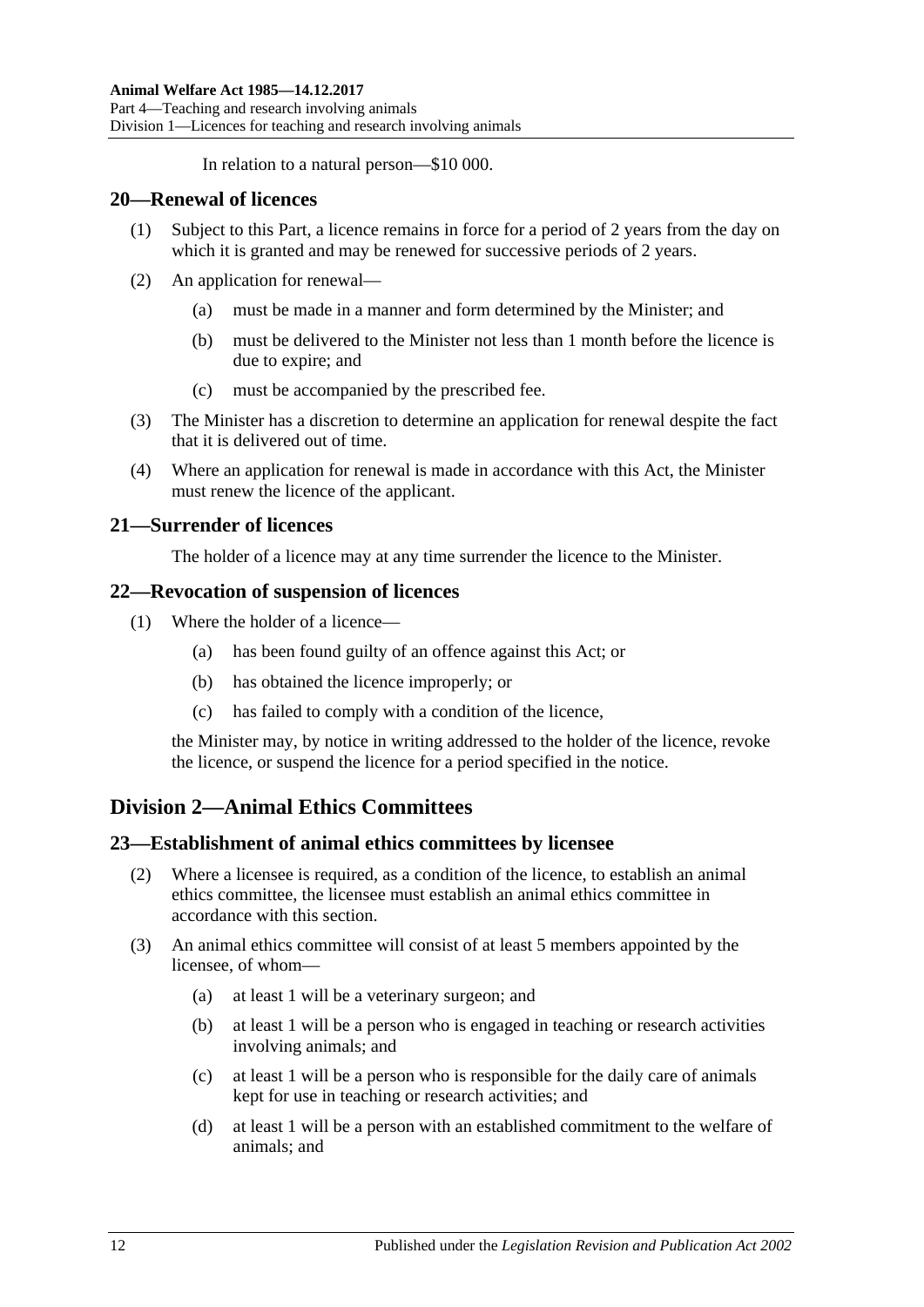- (e) at least 1 will be a person who is independent of the licensee and has never been involved in teaching or research activities involving animals.
- <span id="page-12-3"></span>(4) In selecting persons for appointment to an animal ethics committee the licensee should act with a view to ensuring that the membership of the committee is, as nearly as possible, equally representative of each of the classes of person referred to in [subsection](#page-11-5) (3).
- (5) The licensee will appoint a member of an animal ethics committee to be the presiding member of the committee.
- (6) A member of an animal ethics committee is appointed on such terms and conditions as may be determined by the licensee.

### <span id="page-12-2"></span><span id="page-12-0"></span>**23A—Approval of animal ethics committee by Minister**

- (1) The Minister may approve a body as an animal ethics committee for the purposes of this Act.
- (2) The Minister may only approve a body under [subsection](#page-12-2) (1) if satisfied that—
	- (a) the body is constituted in accordance with the membership requirements for an animal ethics committee (within the meaning of the Code) as laid down in the Code; and
	- (b) the body has appropriate procedures and standards in place to enable the body to comply with the Code in performing functions for the purposes of this Act; and
	- (c) the body is otherwise suitable to act as an animal ethics committee for the purposes of this Act.
- (3) An approval under [subsection](#page-12-2) (1) may be conditional or unconditional.
- (4) The Minister may vary or revoke an approval under [subsection](#page-12-2) (1).

### <span id="page-12-1"></span>**24—Procedure**

- (1) The quorum of an animal ethics committee established under this Act consists of 5 members of whom—
	- (a) 1 must be a member appointed under section  $23(3)(a)$ ; and
	- (b) 1 must be a member appointed under section [23\(3\)\(b\);](#page-11-7) and
	- (c) 1 must be a member appointed under section  $23(3)(c)$ ; and
	- (d) 1 must be a member appointed under section  $23(3)(d)$ ; and
	- (e) 1 must be a member appointed under section [23\(3\)\(e\).](#page-12-3)
- (1a) The quorum for a body approved as an animal ethics committee under [section](#page-12-0) 23A is to be determined in accordance with the Code unless the Minister specifies otherwise.
- (2) A decision carried by a majority of the votes cast by the members present at a meeting of an animal ethics committee is a decision of the committee.
- (3) Each member present at a meeting of an animal ethics committee is entitled to 1 vote on a question arising for decision at that meeting and, in the event of an equality of votes, the person presiding is entitled to a second, or casting, vote.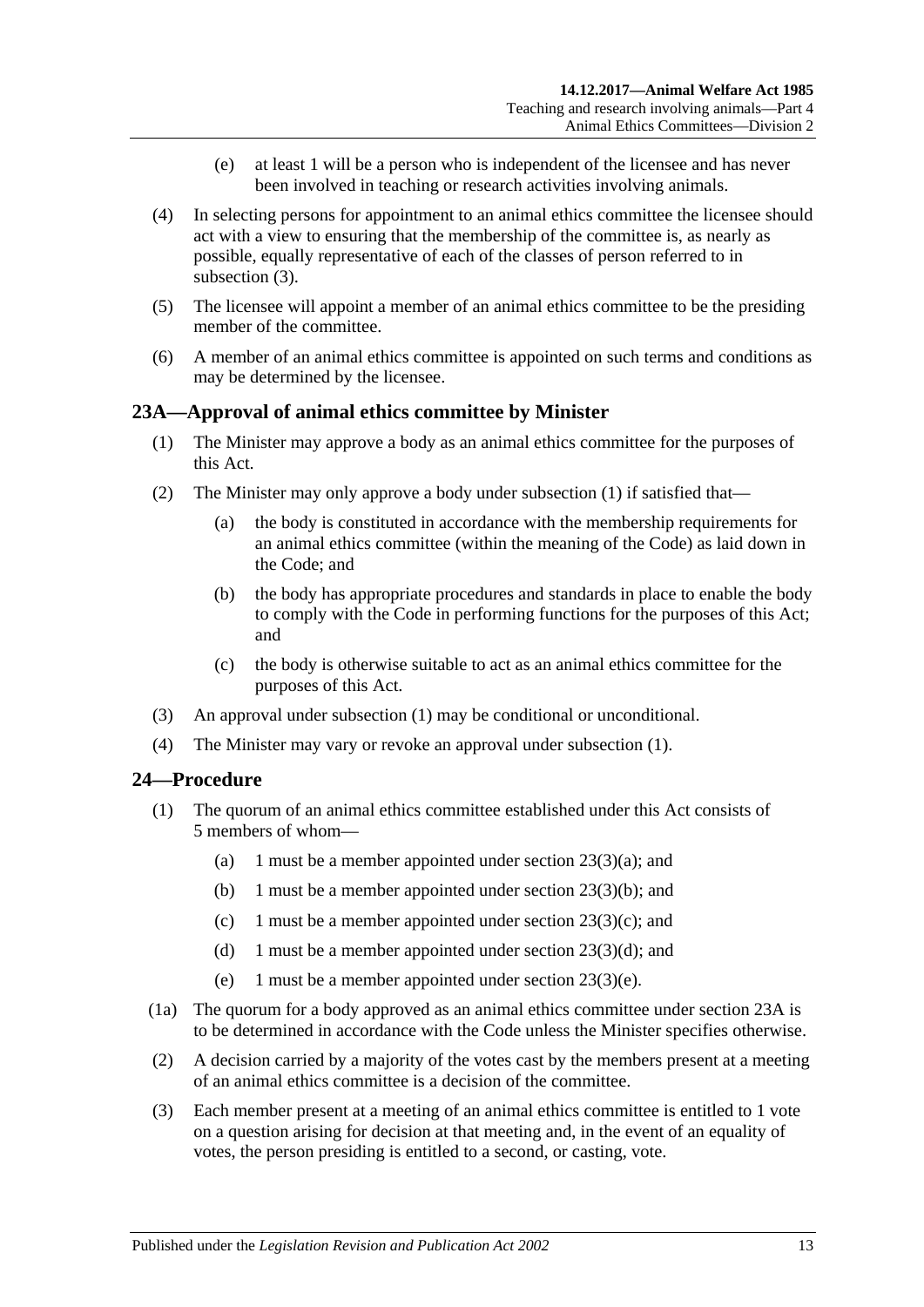(4) Subject to this Act, the business of an animal ethics committee may be conducted in accordance with the Code but otherwise in such manner as the committee determines.

### <span id="page-13-0"></span>**25—Functions of animal ethics committees**

- (1) Subject to this section, the functions of an animal ethics committee are—
	- (a) to determine matters required under this Act to be referred to an animal ethics committee by the holder of a licence; and
	- (b) to approve the use of animals for the purposes of teaching, research or experimentation proposed to be undertaken by the holder of a licence; and
	- (c) to approve the acquisition, by the holder of a licence, of animals for the purposes of teaching, research or experimentation; and
	- (d) to ensure that animals involved in teaching, research or experimentation are treated humanely, and that the regulations relating to such activities are complied with; and
	- (e) to furnish annual reports in accordance with the regulations; and
	- (f) such other functions as are prescribed by the Code or the regulations.
- (1a) In performing its functions, an animal ethics committee must comply with the Code.
- (2) An animal ethics committee may, subject to and in accordance with the Code, approve the use of an animal for the purposes of teaching, research or experimentation, or the acquisition of animals for such purposes, unconditionally, or subject to such conditions as the committee thinks fit.
- (3) An animal ethics committee may not approve the use of an animal for the purposes of research or experimentation, or the acquisition of an animal for such purposes, unless it is satisfied that—
	- (a) the use of the animal is essential for the particular purpose; and
	- (b) the person who proposes to use the animal has appropriate experience and qualifications.
- (4) A person who contravenes or fails to comply with a condition of an approval under this section is guilty of an offence.

Maximum penalty:

In relation to a body corporate—\$50 000.

In relation to a natural person—\$10 000.

### <span id="page-13-1"></span>**Division 3—Reviews**

### <span id="page-13-2"></span>**26—Reviews of decisions of animal ethics committees**

- (1) A right of review lies from a decision of an animal ethics committee under this Part to the Tribunal under section 34 of the *[South Australian Civil and Administrative](http://www.legislation.sa.gov.au/index.aspx?action=legref&type=act&legtitle=South%20Australian%20Civil%20and%20Administrative%20Tribunal%20Act%202013)  [Tribunal Act](http://www.legislation.sa.gov.au/index.aspx?action=legref&type=act&legtitle=South%20Australian%20Civil%20and%20Administrative%20Tribunal%20Act%202013) 2013*.
- (2) An application for review may be made to the Tribunal within 1 month after the making of the relevant decision (or such longer period as the Tribunal may allow).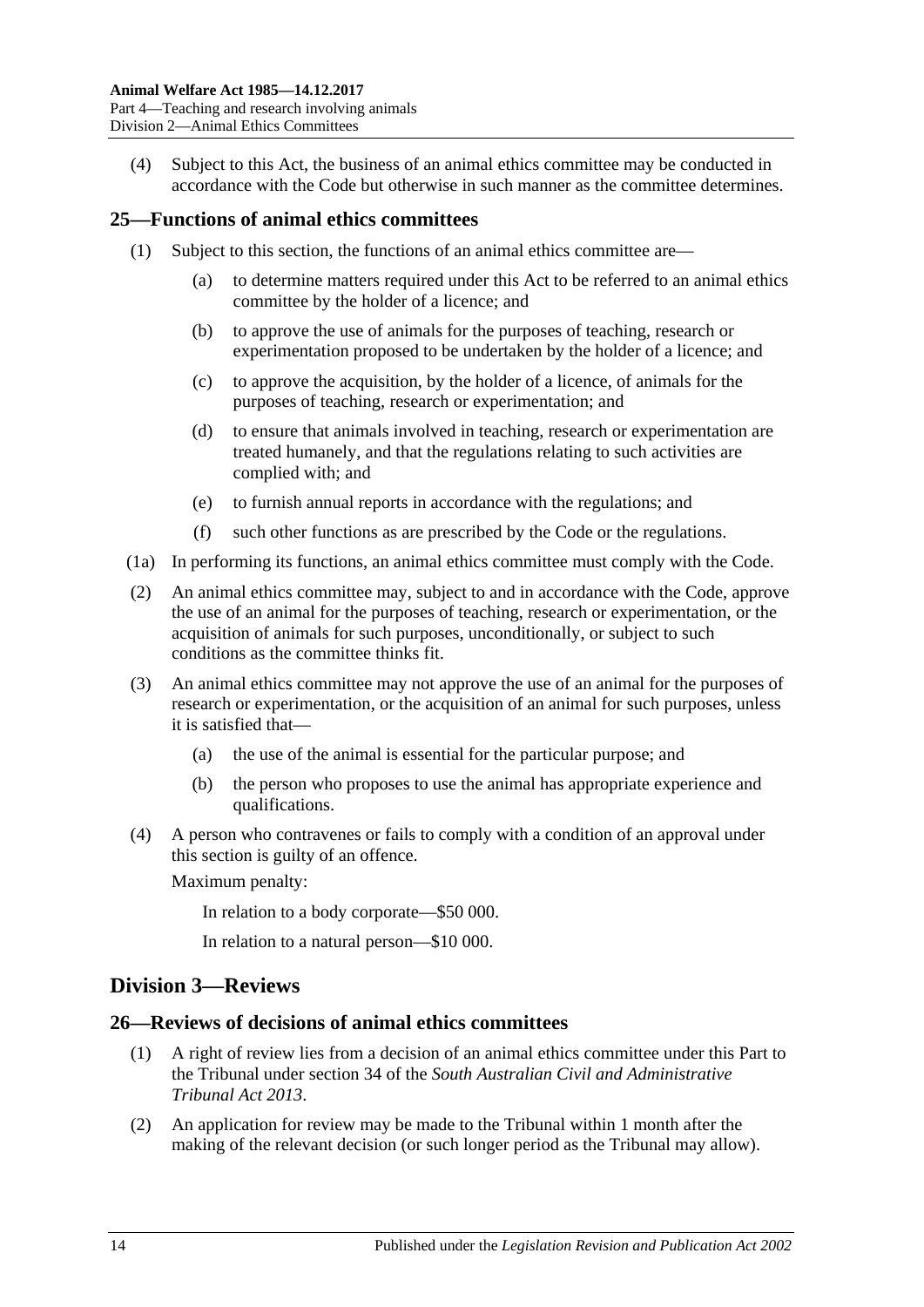(3) Before the Tribunal makes a decision on the review, the Committee must investigate the decision under review and furnish the Tribunal with a report on its investigations for consideration by the Tribunal.

### <span id="page-14-0"></span>**27—Reviews of decisions of Minister**

- (1) A right of review lies from a decision of the Minister under this Part to the Tribunal under section 34 of the *[South Australian Civil and Administrative Tribunal Act](http://www.legislation.sa.gov.au/index.aspx?action=legref&type=act&legtitle=South%20Australian%20Civil%20and%20Administrative%20Tribunal%20Act%202013) 2013*.
- (2) Subject to subsection (5), an application for review may be made to the Tribunal within 1 month after the making of the relevant decision (or such longer period as the Tribunal may allow).
- (4) The Minister must, if so required by any person affected by a decision, state in writing the reasons for that decision.
- (5) If the reasons of the Minister were not given in writing at the time of making a decision or order and the applicant for review then requests the Minister to state the reasons in writing, the time for making the application for review to the Tribunal runs from the time when the applicant receives the written statement of those reasons.

## <span id="page-14-1"></span>**Part 5—Enforcement**

## <span id="page-14-2"></span>**Division 1—Appointment and identification of inspectors**

### <span id="page-14-3"></span>**28—Appointment of inspectors**

- (1) The Minister may, by instrument in writing, appoint a qualified person to be an inspector for the purposes of this Act.
- <span id="page-14-5"></span>(2) An appointment may be made subject to conditions specified in the instrument of appointment.
- (3) Without limiting the conditions that may be imposed under [subsection](#page-14-5) (2), the conditions may include the following:
	- (a) a condition restricting the powers of the inspector;
	- (b) a condition requiring the inspector to undertake suitable training;
	- (c) a condition requiring compliance with prescribed protocols and operational procedures;
	- (d) any other condition that the Minister thinks fit.
- (4) The Minister may, at any time, revoke an appointment or vary, revoke or add a condition of an appointment.
- (5) In this section—

*qualified person* means a person who has successfully completed training as prescribed by the regulations.

### <span id="page-14-4"></span>**29—Identification of inspectors**

- (1) An inspector appointed under this Part must be issued with an identity card—
	- (a) containing the person's name and a photograph of the person; and
	- (b) stating that the person is an inspector for the purposes of this Act.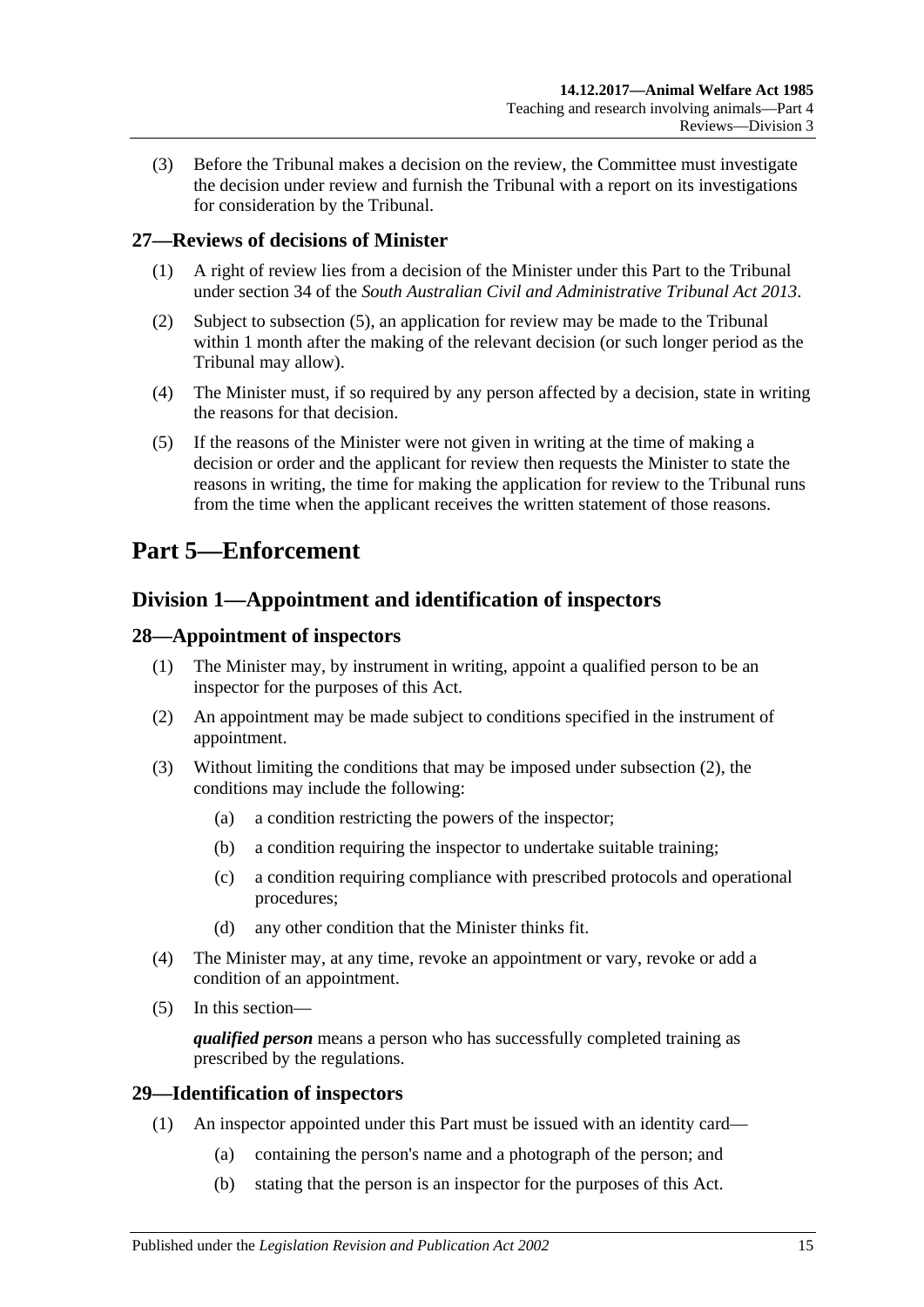- (2) If the powers of an inspector have been limited by conditions, the identity card issued to the inspector must contain a statement of the conditions imposed on the inspector's powers.
- (3) An inspector appointed under this Part must, at the request of a person in relation to whom the inspector intends to exercise powers under this or any other Act, produce for the inspection of the person his or her identity card.
- (4) If an inspector who is a police officer is not in uniform, the officer must, at the request of a person in relation to whom the officer intends to exercise powers under this Act, produce for the inspection of the person his or her warrant card.
- (5) If a person in possession of an identity card issued to the person under this section ceases to be an inspector, the person must immediately return the identity card to the Minister.

Maximum penalty: \$2 500. Expiation fee: \$210.

## <span id="page-15-0"></span>**Division 2—Powers of inspectors**

### <span id="page-15-2"></span><span id="page-15-1"></span>**30—General powers**

<span id="page-15-3"></span>(1) An inspector may—

- (a) enter and search and, if necessary, use reasonable force to break into or open—
	- (i) premises or a vehicle to which this section applies; or
	- (ii) part of, or anything in or on, premises or a vehicle to which this section applies; and
- (b) give directions with respect to the stopping or movement of a vehicle to which this section applies; and
- (c) require a person to produce a document, including a written record that reproduces in an understandable form information stored by computer, microfilm or other process; and
- (d) examine, copy or take extracts from a document or information so produced or require a person to provide a copy of any such document or information; and
- (e) take photographs, films or audio, video or other recordings; and
- (f) seize and retain any animal or other thing that the inspector reasonably suspects has been used in, or may constitute evidence of, a contravention of this Act; and
- (g) identify, by marking, tagging or otherwise, an animal or other property in respect of which powers have been exercised under this Act; and
- (h) require a person who the inspector reasonably suspects has committed, is committing, or is about to commit, a contravention of this Act to state the person's full name and usual place of residence and to produce evidence of the person's identity; and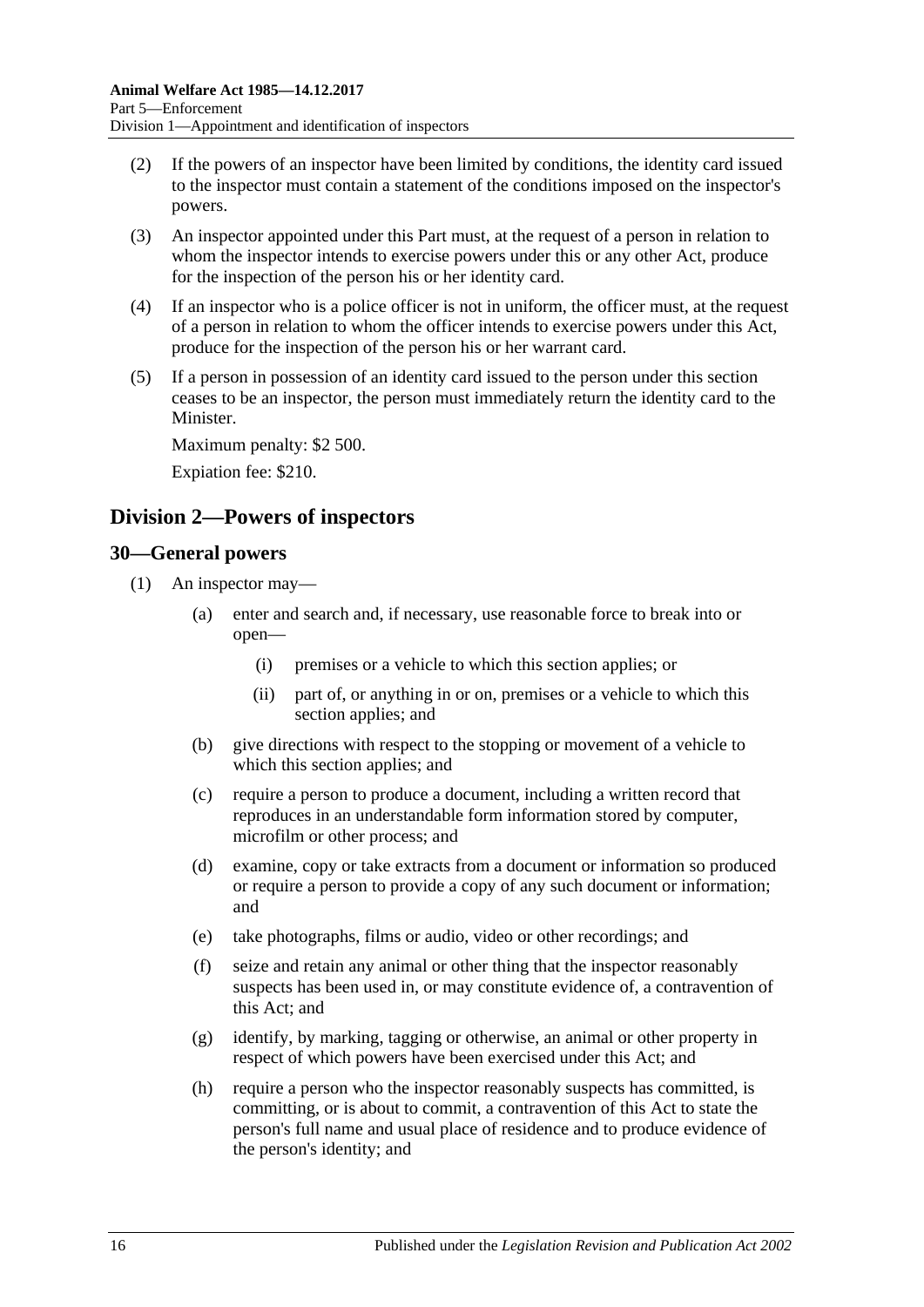- (i) require a person who the inspector reasonably suspects has knowledge of matters in respect of which information is required for the administration or enforcement of this Act to answer questions in relation to those matters; and
- (j) require a person holding or required to hold a licence, permit or approval under this Act to produce it for inspection; and
- (k) give a direction required in connection with the exercise of a power conferred by this Act or otherwise in connection with the administration or enforcement of this Act.
- (2) An inspector—
	- (a) may only exercise the powers conferred by [subsection](#page-15-2) (1) as reasonably required for the administration and enforcement of this Act; and
	- (b) may only exercise the power to use force under [subsection](#page-15-3)  $(1)(a)$  on the authority of a warrant issued by a magistrate or in circumstances in which the inspector reasonably believes that urgent action is required in order to prevent or mitigate serious harm occurring to an animal.
- (3) An inspector may be assisted in the exercise of powers under this Act by such persons as the inspector considers necessary in the circumstances.
- (4) An inspector may require an occupier of premises or a person apparently in charge of a vehicle, animal or other thing to give to the inspector or a person assisting the inspector such assistance as is reasonably required by the inspector for the effective exercise of powers under this Act.
- (5) This section applies to the following premises and vehicles:
	- (a) premises or a vehicle in or on which an inspector reasonably suspects that an offence against this Act has been, is being or is about to be, committed;
	- (b) premises or a vehicle in or on which an inspector reasonably suspects there is an animal that is being, or has been, harmed unnecessarily or that will, if urgent action is not taken, be harmed unnecessarily;
	- (c) premises or a vehicle subject to, or being used for the purposes of an activity that is the subject of, a licence, permit or approval under this Act;
	- (d) premises or a vehicle in or on which an inspector reasonably suspects there is an animal in respect of which an animal welfare notice or animal welfare order is in force;
	- (e) premises or a vehicle that an inspector reasonably suspects is being used for or in connection with a business, or organised event or activity, involving animals;
	- (f) premises or a vehicle in which an inspector reasonably suspects there may be records relating to a business or organised event or activity involving animals or an animal or other thing that has been used in, or may constitute evidence of, a contravention of this Act.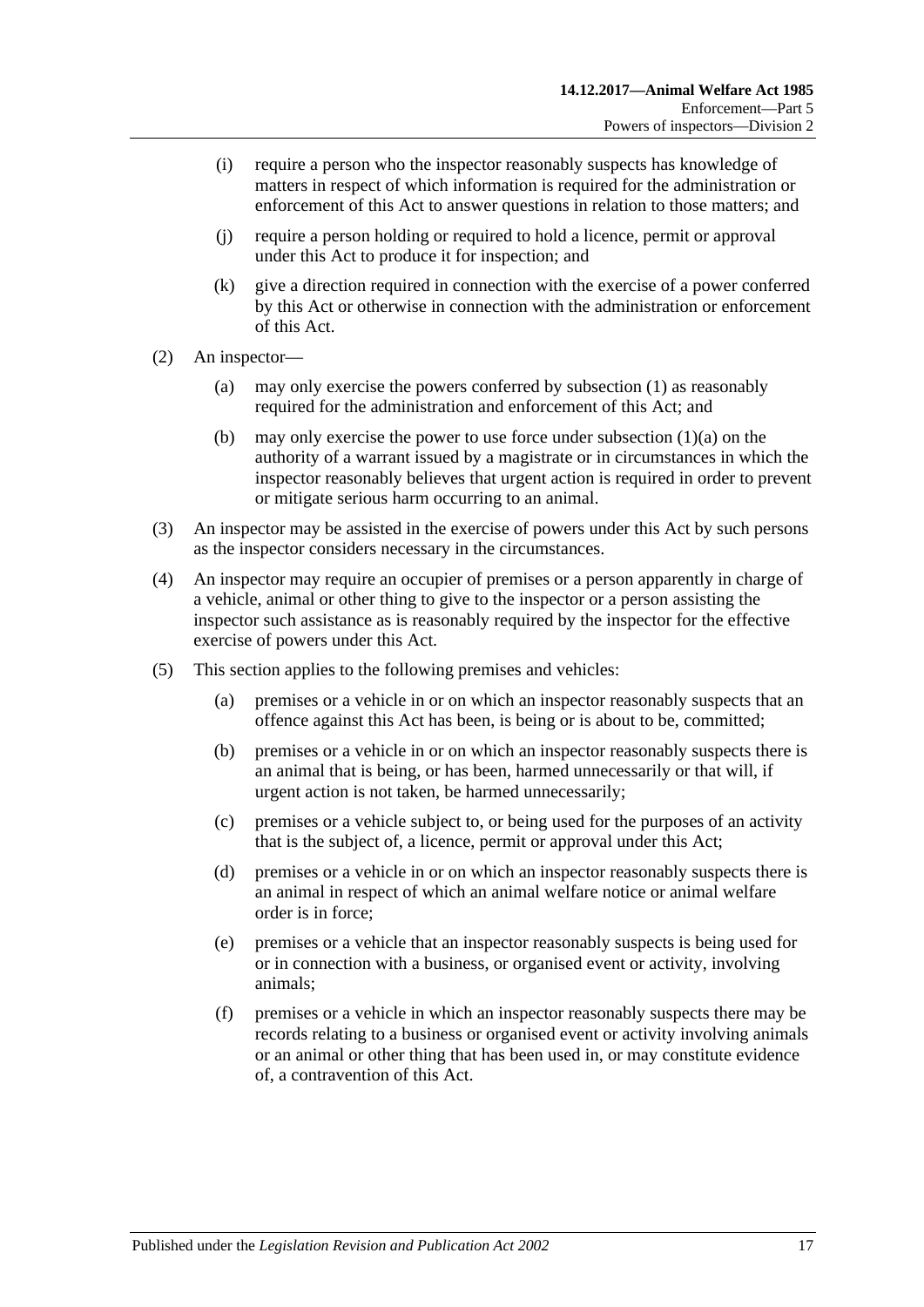### <span id="page-17-0"></span>**31—Routine inspections**

- (1) Subject to this section, if, for the purposes of administering this Act, an inspector proposes to exercise powers under this Act to conduct a routine inspection of premises or a vehicle in circumstances where there is no suspicion of an offence, the inspector must—
	- (a) give the occupier of the premises or the owner of the vehicle reasonable notice of the proposed inspection; and
	- (b) give the following persons (as required) a reasonable opportunity to accompany the inspector throughout the inspection:
		- (i) the occupier of the premises or the owner of the vehicle;
		- (ii) a nominee of the occupier of the premises or the owner of the vehicle;
		- (iii) the occupier of the premises or the owner of the vehicle and a nominee of the occupier or owner; and
	- (c) take such steps as are necessary in the circumstances to minimise any adverse effect of the inspection on the business or activities of the occupier of the premises or the owner of the vehicle.
- (2) No notice is required to be given of a routine inspection of premises or a vehicle in or on which an inspector reasonably suspects there is an animal in respect of which an animal welfare notice or animal welfare order is in force.
- (3) Non-compliance with this section does not affect the validity of the exercise of powers by the inspector under this Act.

### <span id="page-17-2"></span><span id="page-17-1"></span>**31A—Special powers relating to animals**

- (1) An inspector may examine an animal and its living conditions and, if the inspector suspects on reasonable grounds that the animal is suffering or may if urgent action is not taken suffer unnecessary harm, do 1 or more of the following:
	- (a) provide treatment and care for the animal;
	- (b) cause the living conditions of the animal to be modified;
	- (c) seize and retain the animal for treatment and care.
- (2) For the purposes of [subsection](#page-17-2) (1), an inspector has all of the powers conferred on an inspector by [section](#page-15-1) 30.
- (3) The costs and expenses reasonably incurred by a person or the Crown in seizing, treating or caring for an animal, or in causing the living conditions of an animal to be modified, under this section may be recovered as a debt from the owner of the animal.
- <span id="page-17-3"></span>(4) Subject to this section, an inspector may destroy an animal if of the opinion that the condition of the animal is such that the animal is so weak or disabled (whether physically or mentally), or in such pain, that it should be destroyed.
- (5) An inspector must not exercise a power under [subsection](#page-17-3) (4) unless—
	- (a) the owner of the animal consents; or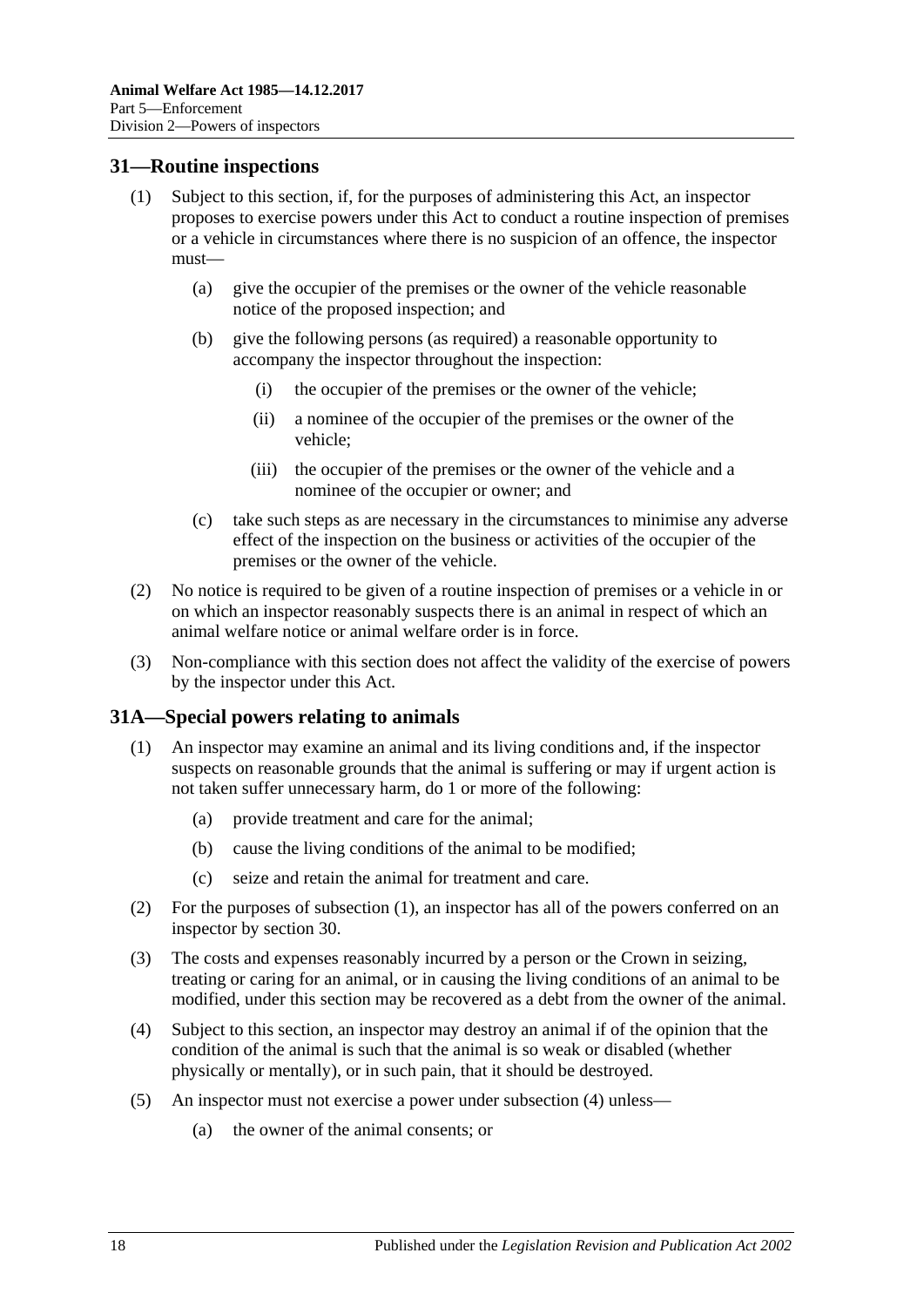- (b) the owner of the animal has refused or failed to give consent and a magistrate has, on application by an inspector, issued a warrant authorising the destruction of the animal; or
- (c) the inspector has been unable to determine who owns the animal, or has been unable to contact the owner, after taking reasonable steps to do so; or
- (d) the inspector is satisfied that the animal is wild.
- (6) An inspector who destroys an animal under this section does not incur any civil liability for the destruction.

### <span id="page-18-0"></span>**31B—Animal welfare notices**

- (1) If an inspector believes on reasonable grounds that the exercise of powers under this section is warranted because the welfare of an animal is being adversely affected, the inspector may, by written notice (an *animal welfare notice*) given to the owner of the animal—
	- (a) direct the owner to provide the animal with such food, water, shelter, rest or treatment as the inspector thinks necessary;
	- (b) require the owner to ensure the animal is not worked or used for any purpose specified in the notice for such period as is specified in the notice;
	- (c) require the owner to ensure the animal is exercised in accordance with the stipulations of the notice;
	- (d) direct or require the owner to take any other action specified in the notice, within the time specified in the notice, that the inspector considers necessary for the improvement of the animal's welfare.
- (2) A person to whom an animal welfare notice has been given must not refuse or fail to comply with the direction or requirement set out in the notice.

Maximum penalty: \$2 500.

Expiation fee: \$210.

### <span id="page-18-1"></span>**Division 3—Miscellaneous**

### <span id="page-18-2"></span>**31C—Dealing with seized animals and objects**

- (1) The Minister may sell, destroy or otherwise dispose of an animal or object that has been seized under this Act but is no longer required to be retained if—
	- (a) the whereabouts of the owner of the animal or object cannot, after reasonable inquiries, be ascertained; or
	- (b) the whereabouts of the owner are known but the owner has failed, within 3 clear working days of being given written notice that the animal or object may be collected from a specified place, to collect the animal or object.
- <span id="page-18-3"></span>(2) If, on application by an inspector, a magistrate is satisfied that—
	- (a) an animal has been seized and retained under this Act; and
	- (b) legal proceedings under this Act relating to the animal are pending; and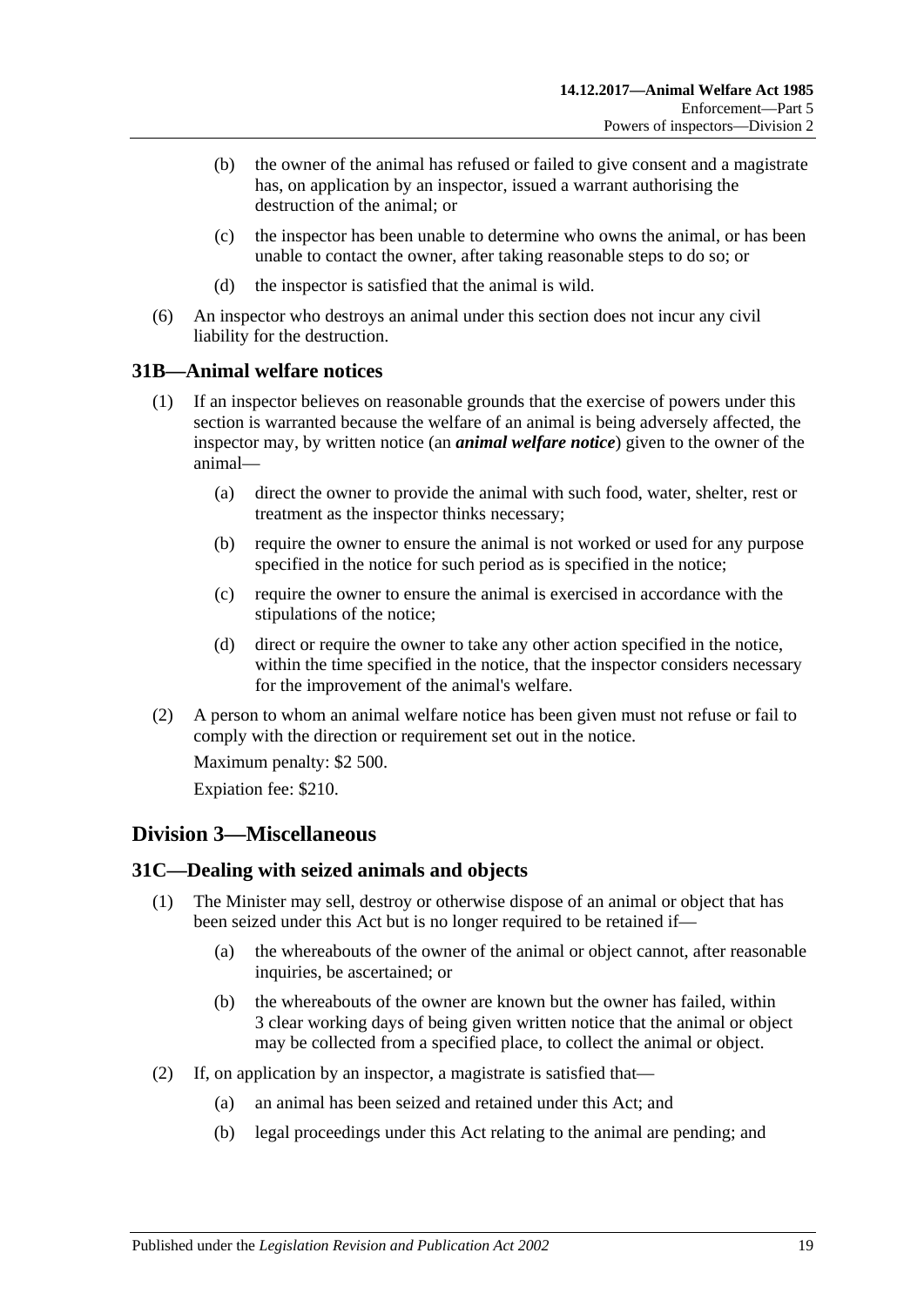(c) in the circumstances, it is impractical or unreasonable for the animal to continue to be retained until the proceedings have been concluded or otherwise terminated,

the magistrate may make an order authorising that the animal be sold, destroyed or otherwise disposed of as the Minister thinks fit.

- (3) If an animal is disposed of by sale under [subsection](#page-18-3) (2), the proceeds of the sale are to be held by the Minister until the conclusion or termination of the proceedings when they are to be disbursed in accordance with a further order of the court.
- (4) In this section—

*working day* means any day except a Saturday, Sunday or public holiday.

### <span id="page-19-0"></span>**31D—Warrant procedures**

- (1) A magistrate must not issue a warrant for the purposes of this Part unless satisfied that the warrant is reasonably required in the circumstances.
- (2) An application for a warrant may be made personally or, if, in the opinion of the applicant, the warrant is urgently required and there is not enough time to lodge a written application and appear before a magistrate, by fax or telephone.
- (3) The grounds of an application for a warrant must be verified by affidavit.
- (4) If an application for the issue of a warrant is made by fax transmission, the following provisions apply:
	- (a) the application must be in a form approved by the Chief Magistrate;
	- (b) the application must be accompanied (through fax transmission) by an affidavit made by the applicant verifying the facts referred to in the application;
	- (c) the applicant must be available to speak to the magistrate by telephone;
	- (d) the magistrate is entitled to assume, without further inquiry, that a person who identifies himself or herself as the applicant acting in the capacity of an inspector during a telephone conversation with the magistrate is indeed the applicant acting in that capacity;
	- (e) the magistrate may, on being satisfied as to the circumstances of urgency and the grounds for the issue of a warrant, make out and sign a warrant;
	- (f) the warrant is to be taken to have been issued, and comes into force, when signed by the magistrate;
	- $(g)$  the magistrate must forward the warrant to the applicant by fax transmission.
- (5) If an application for a warrant is made by telephone, the following provisions apply:
	- (a) the applicant must inform the magistrate of the applicant's name and identify himself or herself as an inspector and the magistrate, on receiving that information, is entitled to assume its accuracy without further inquiry;
	- (b) the applicant must inform the magistrate of the purpose for which the warrant is required, the grounds on which it is sought and the circumstances giving rise to the urgency of the application;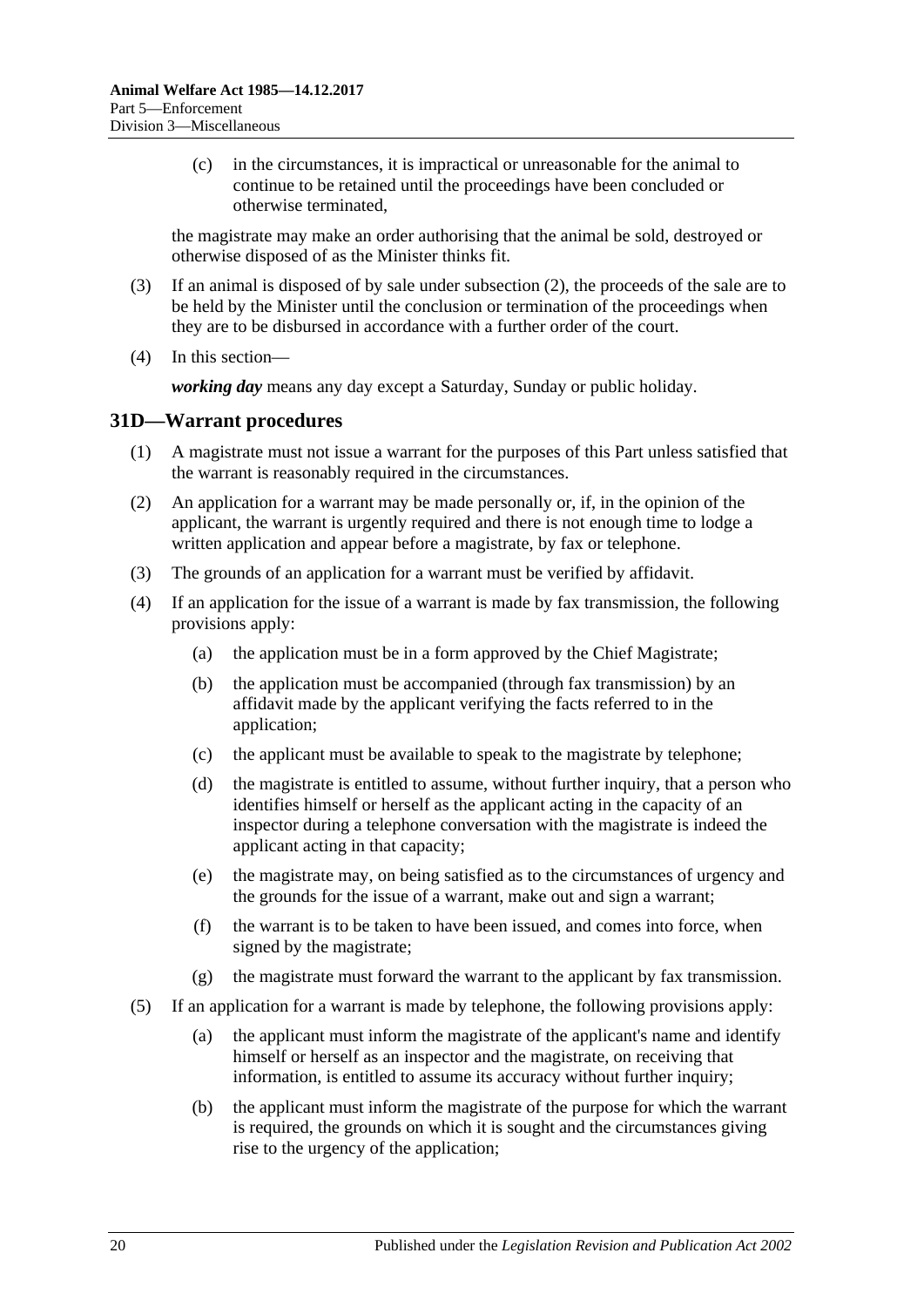- <span id="page-20-2"></span>(c) the magistrate may, on being satisfied as to the circumstances of urgency and the grounds for the issue of the warrant, inform the applicant of the facts on which the magistrate relies as grounds for the issue of the warrant, and must not proceed to issue the warrant unless the applicant undertakes to make an affidavit verifying those facts;
- (d) if the applicant gives such an undertaking, the magistrate may then make out and sign a warrant;
- (e) the warrant is to be taken to have been issued, and comes into force, when signed by the magistrate;
- (f) the magistrate must inform the applicant of the terms of the warrant;
- (g) the applicant must fill out and sign a warrant form (the *duplicate warrant*) that—
	- (i) sets out the name of the magistrate who issued the original and the terms of the warrant; and
	- (ii) complies with any other prescribed requirements;
- (h) the applicant must, as soon as practicable after the issue of the warrant, forward to the magistrate an affidavit verifying the facts referred to in [paragraph](#page-20-2) (c) and a copy of the duplicate warrant.
- (6) A warrant, if not executed at the expiration of 1 month from the date of its issue, then expires.

### <span id="page-20-0"></span>**31E—Offence to hinder etc inspectors**

A person who—

- (a) hinders or obstructs an inspector, or a person assisting an inspector, in the exercise of powers under this Act; or
- (b) refuses or fails to comply with a requirement or direction of an inspector under this Act; or
- (c) when required by an inspector under this Act to answer a question, refuses or fails to answer the question to the best of the person's knowledge, information and belief; or
- (d) falsely represents, by words or conduct, that he or she is an inspector,

is guilty of an offence.

Maximum penalty: \$5 000.

### <span id="page-20-3"></span><span id="page-20-1"></span>**32A—Court orders on finding of guilt etc**

- (1) A court may, on finding a person guilty of an offence against this Act or on declaring a person charged with an offence against this Act liable to supervision under Part 8A of the *[Criminal Law Consolidation Act](http://www.legislation.sa.gov.au/index.aspx?action=legref&type=act&legtitle=Criminal%20Law%20Consolidation%20Act%201935) 1935*, make 1 or more of the following orders:
	- (aa) an order requiring the person to care for any animal owned by the person (whether or not the subject of the offence) in accordance with the conditions of the order (which may include a condition that the care of any such animal be supervised or monitored by an inspector), either until further order, or for the period specified in the order;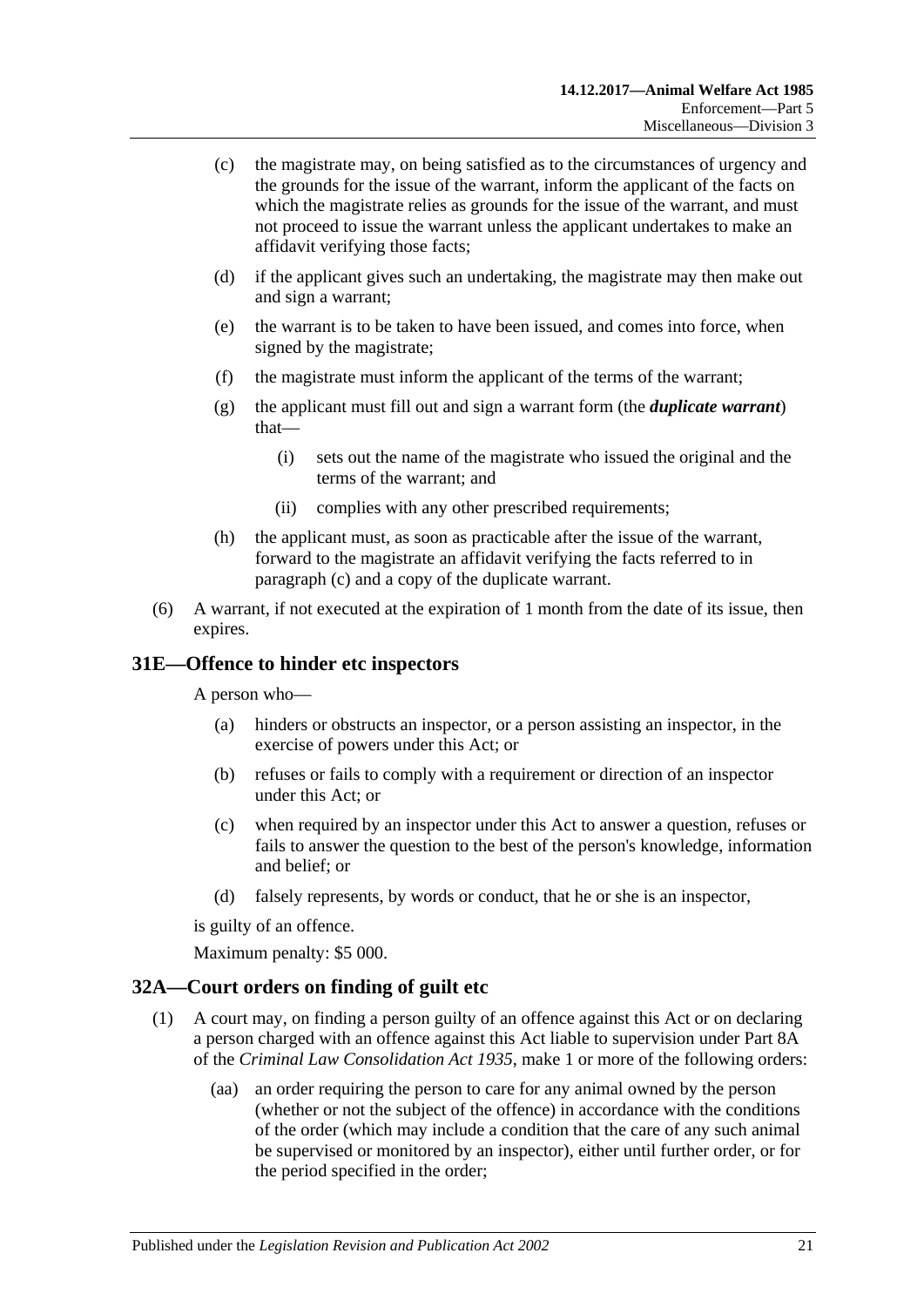- (a) an order directing the person to surrender an animal that is owned by the person and is the subject of the offence to an inspector;
- (b) an order directing the person to surrender any other specified animal owned by the person to an inspector;
- (c) an order directing that any animal owned by the person that has been surrendered or seized under this Act be forfeited to the Crown;
- (d) an order forbidding the person to acquire, or have custody of, any other animal or any other animal of a specified class, either until further order, or for the period specified in the order;
- (e) an order forfeiting to the Crown an object that is the property of the person and is the subject of the offence or used by the person in the commission of the offence.
- (2) A person in relation to whom an order under [subsection](#page-20-3) (1) is in force must comply with the order.

Maximum penalty: \$5 000.

(3) The Minister may sell, destroy or otherwise dispose of an animal or object that has been forfeited to the Crown.

## <span id="page-21-0"></span>**Part 6—Miscellaneous**

### <span id="page-21-1"></span>**33—Delegation**

- (1) The Minister may delegate to a body or person (including a person for the time being holding or acting in a specified office or position) a function or power of the Minister under this Act (except a prescribed function or power).
- (2) A delegation under this section—
	- (a) must be by instrument in writing; and
	- (b) may be absolute or conditional; and
	- (c) does not derogate from the power of the delegator to act in any matter; and
	- (d) is revocable at will.

### <span id="page-21-2"></span>**34—Permit to hold rodeos**

- (1) A person must not conduct a rodeo without a permit under this section. Maximum penalty: \$5 000.
- (2) An application for a permit—
	- (a) must be made to the Minister; and
	- (b) must be made in the prescribed manner and in a form approved by the Minister; and
	- (c) must be accompanied by the prescribed fee.
- (3) The term for which a permit is issued under this section and the conditions (if any) on which the permit is granted must be specified in the permit.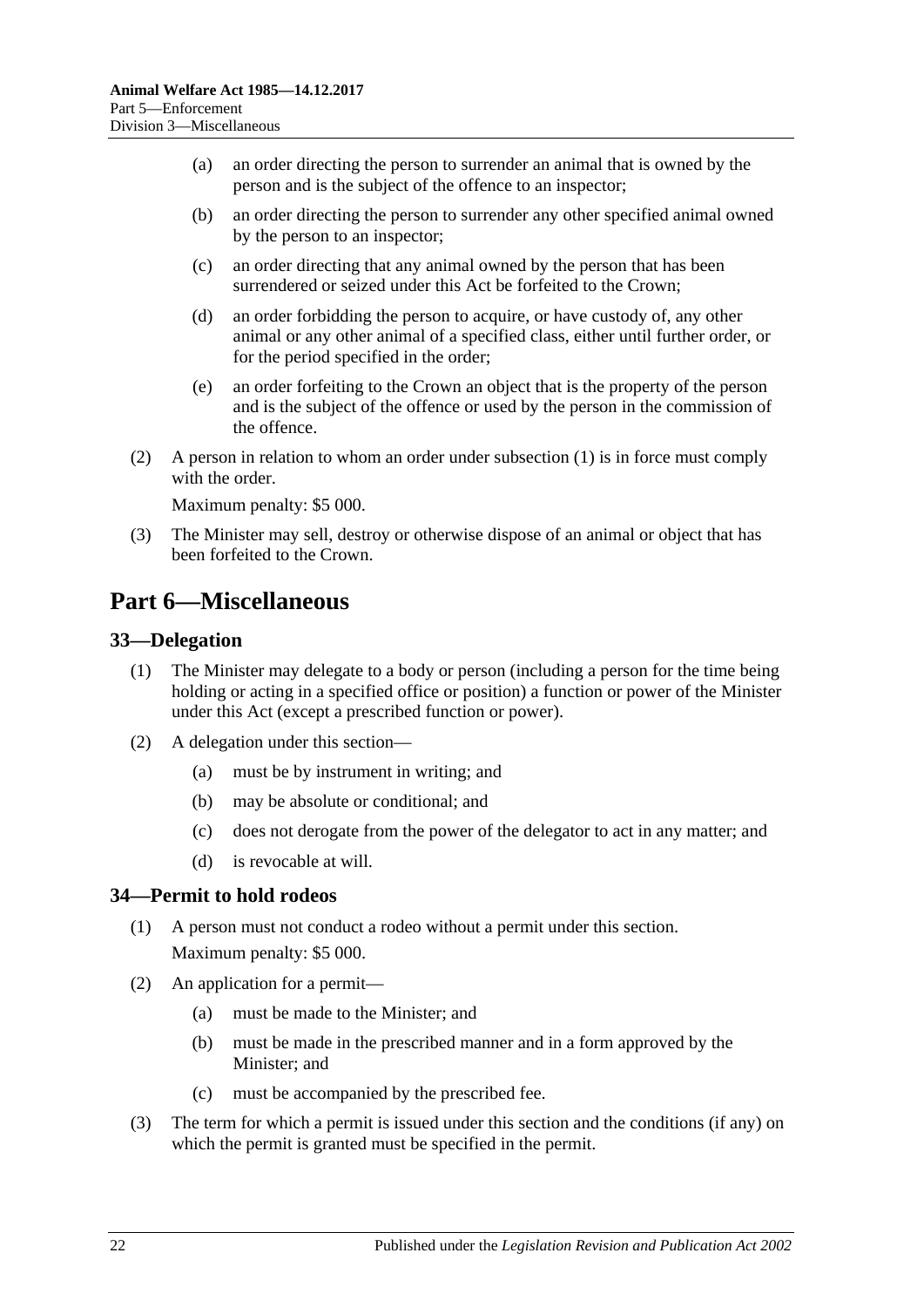(4) A person who contravenes or fails to comply with a condition of a permit under this section is guilty of an offence.

Maximum penalty: \$5 000.

### <span id="page-22-0"></span>**34A—False or misleading statements**

A person must not make a statement that is false or misleading in a material particular (whether by reason of the inclusion or omission of a particular) in an application made, or information provided, under this Act.

Maximum penalty:

- (a) if the person made the statement knowing that it was false or misleading—\$10 000 or imprisonment for 2 years;
- (b) in any other case—\$5 000.

### <span id="page-22-1"></span>**34B—Power of veterinary surgeons to destroy animals**

A veterinary surgeon may destroy an animal if of the opinion that the condition of the animal is such that the animal is so weak or disabled (whether physically or mentally), or in such pain or distress, that it should be destroyed.

### <span id="page-22-2"></span>**35—Power to provide food to neglected animals**

Where a person believes on reasonable grounds that over a period of 24 hours or more an animal has not been provided with adequate food or water, the person may, with the authority of an inspector, enter the premises for the purpose of providing the animal with food and water.

### <span id="page-22-3"></span>**37—Service of notices**

A notice or document required or authorised to be given or served under this Act may be given or served personally or by post.

### <span id="page-22-4"></span>**38—Offences by bodies corporate**

- (1) If a body corporate is guilty of a prescribed offence, each member of the governing body of the body corporate is guilty of an offence and liable to the same penalty as is prescribed for the principal offence unless the member proves that he or she could not by the exercise of due diligence have prevented the commission of the offence.
- <span id="page-22-5"></span>(2) If a body corporate is guilty of any other offence against this Act (other than an offence against the regulations), each member of the governing body of the body corporate is guilty of an offence and liable to the same penalty as is prescribed for the principal offence if the prosecution proves that—
	- (a) the member knew, or ought reasonably to have known, that there was a significant risk that such an offence would be committed; and
	- (b) the member was in a position to influence the conduct of the body corporate in relation to the commission of such an offence; and
	- (c) the member failed to exercise due diligence to prevent the commission of the offence.
- (3) [Subsection](#page-22-5) (2) does not apply if the principal offence is—
	- (a) an offence against [section](#page-9-1) 15A, [31B](#page-18-0) or [31E;](#page-20-0) or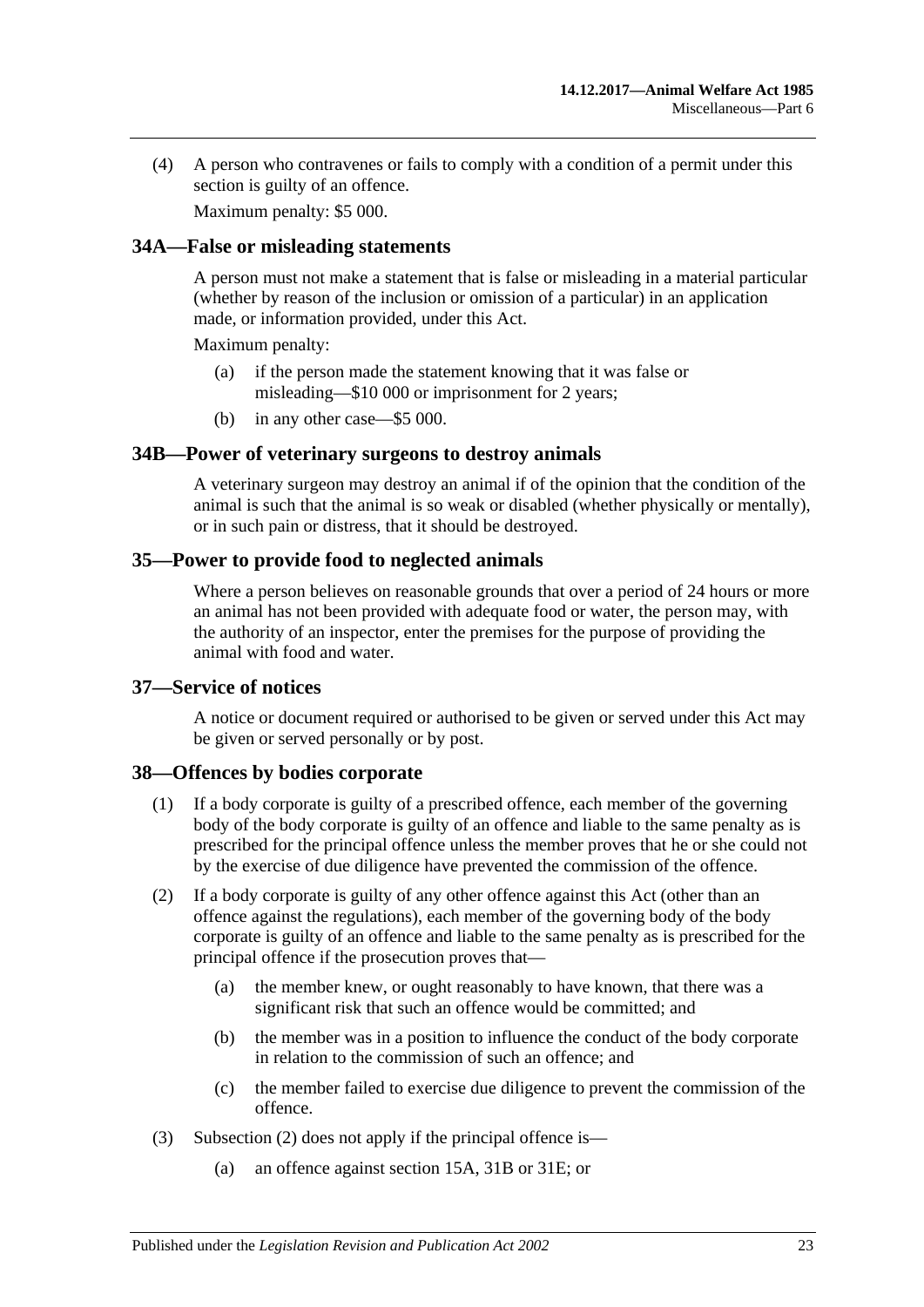- (b) an offence against [section](#page-23-1) 40 that relates to such an offence.
- (3a) The regulations may make provision in relation to the criminal liability of members of the governing body of a body corporate that is guilty of an offence against the regulations.
- (4) In this section—

*prescribed offence* means—

- (a) an offence against [section](#page-6-2) 13(1) or [\(2\)](#page-6-3) or section 14(1), (2) or (4); or
- (b) an offence against [section](#page-23-1) 40 that relates to such an offence.

### <span id="page-23-3"></span><span id="page-23-0"></span>**39—Continuing offences**

- (1) A person convicted of an offence against any provision of this Act in respect of a continuing act or omission—
	- (a) is liable, in addition to the penalty otherwise applicable to that offence, to a penalty for each day during which the act or omission continued of not more than one-tenth of the maximum penalty prescribed for that offence; and
	- (b) is, if the act or omission continues after conviction, guilty of a further offence against that provision and liable, in addition to the penalty otherwise applicable to that further offence, to a penalty for each day during which the act or omission continued after that conviction of not more than the amount equal to one-tenth of the maximum penalty prescribed for that offence.
- (2) Where an offence against a provision of this Act consists of an omission to do something that is required to be done, the omission will, for the purposes of [subsection](#page-23-3) (1), be taken to continue for so long as the thing required or directed to be done remains undone after the expiration of the period for compliance with the requirement.

### <span id="page-23-1"></span>**40—Vicarious liability of employers in certain circumstances**

If a person commits an offence against this Act in the course of employment by another, the employer is guilty of an offence and liable to the same penalty as is prescribed for the principal offence unless it is proved that the employer could not by the exercise of reasonable diligence have prevented the commission of that offence.

### <span id="page-23-2"></span>**42—Evidence**

- (1) In proceedings, a certificate apparently executed by the Minister certifying as to a matter relating to—
	- (a) a licence, permit, approval, certificate or other authorisation under this Act; or
	- (b) the appointment of an inspector; or
	- (c) a delegation; or
	- (d) an application; or
	- (e) the receipt or non-receipt of information,

under this Act constitutes proof, in the absence of proof to the contrary, of the matters so certified.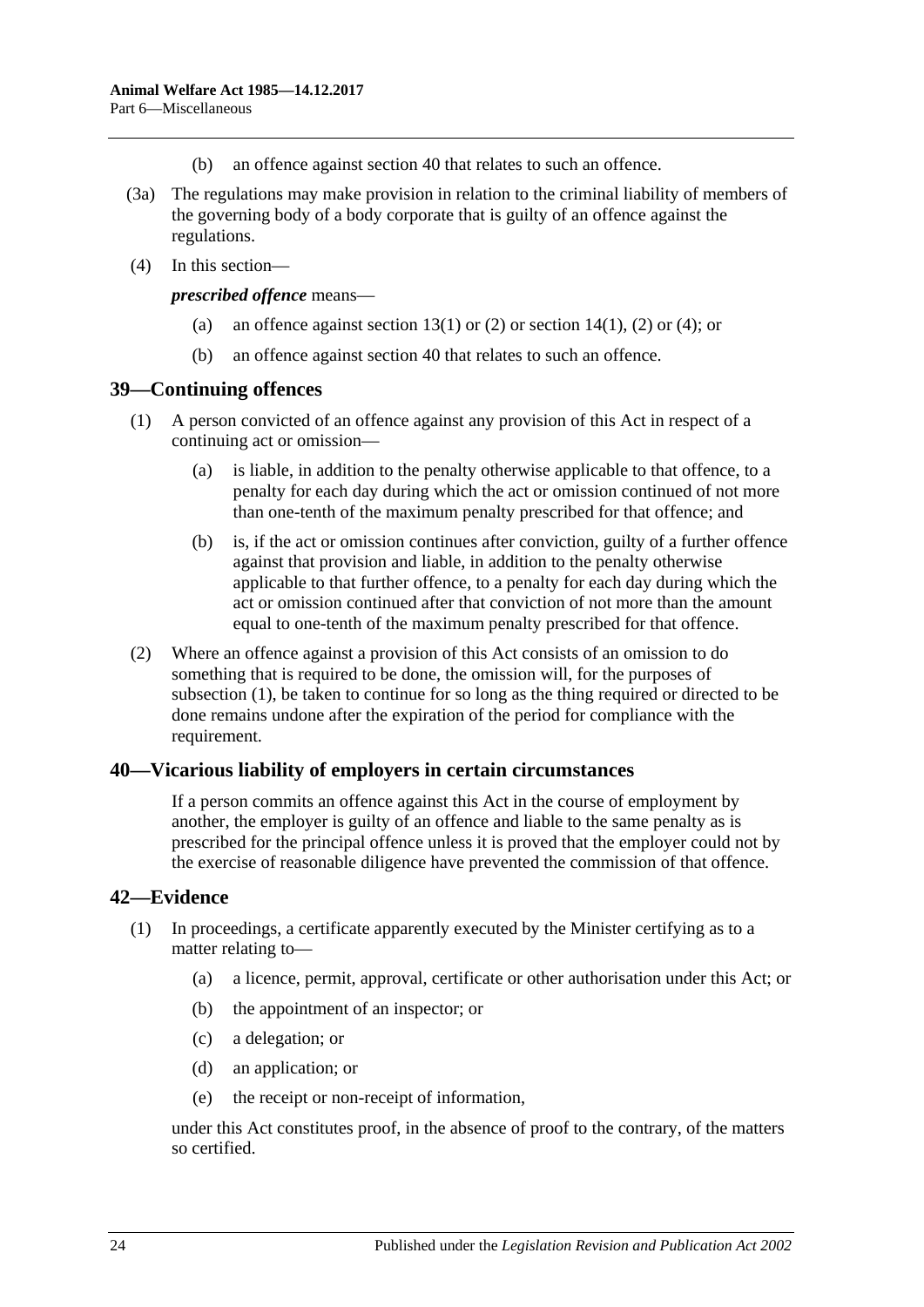- (2) An allegation in a complaint or an information that—
	- (a) an animal was an animal of a specified species; or
	- (b) a person was the owner of a specified animal,

will be accepted as proved in the absence of proof to the contrary.

### <span id="page-24-0"></span>**42A—Codes of practice**

Where a code is incorporated into or referred to in this Act or the regulations—

- (a) a copy of the code must be kept available for inspection by members of the public, without charge and during normal office hours, at an office determined by the Minister; and
- (b) evidence of the contents of the code may be given in any legal proceedings by production of a copy of a document apparently certified by or on behalf of the Minister to be a true copy of the code.

### <span id="page-24-1"></span>**43—Act does not render unlawful practices that are in accordance with prescribed code of animal husbandry practice**

Nothing in this Act renders unlawful anything done in accordance with a prescribed code of practice relating to animals.

### <span id="page-24-2"></span>**43A—Reports in respect of alleged contraventions**

If a person reports to an inspector an alleged contravention of this Act, the inspector must, at the request of the person, inform the person if practicable of any action proposed to be taken under the Act in respect of the allegation.

### <span id="page-24-3"></span>**43B—Victimisation**

- (1) A person commits an act of victimisation against another person (the *victim*) if he or she causes detriment to the victim on the ground, or substantially on the ground, that the victim—
	- (a) has disclosed or intends to disclose information; or
	- (b) has made or intends to make an allegation,

that has given rise, or could give rise, to proceedings against the person under this Act.

- (2) An act of victimisation under this Act may be dealt with—
	- (a) as a tort; or
	- (b) as if it were an act of victimisation under the *[Equal Opportunity Act](http://www.legislation.sa.gov.au/index.aspx?action=legref&type=act&legtitle=Equal%20Opportunity%20Act%201984) 1984*,

but, if the victim commences proceedings in a court seeking a remedy in tort, he or she cannot subsequently lodge a complaint under the *[Equal Opportunity Act](http://www.legislation.sa.gov.au/index.aspx?action=legref&type=act&legtitle=Equal%20Opportunity%20Act%201984) 1984* and, conversely, if the victim lodges a complaint under that Act, he or she cannot subsequently commence proceedings in a court seeking a remedy in tort.

(3) Where a complaint alleging an act of victimisation under this Act has been lodged with the Commissioner for Equal Opportunity and the Commissioner is of the opinion that the subject matter of the complaint has already been adequately dealt with by a competent authority, the Commissioner may decline to act on the complaint or to proceed further with action on the complaint.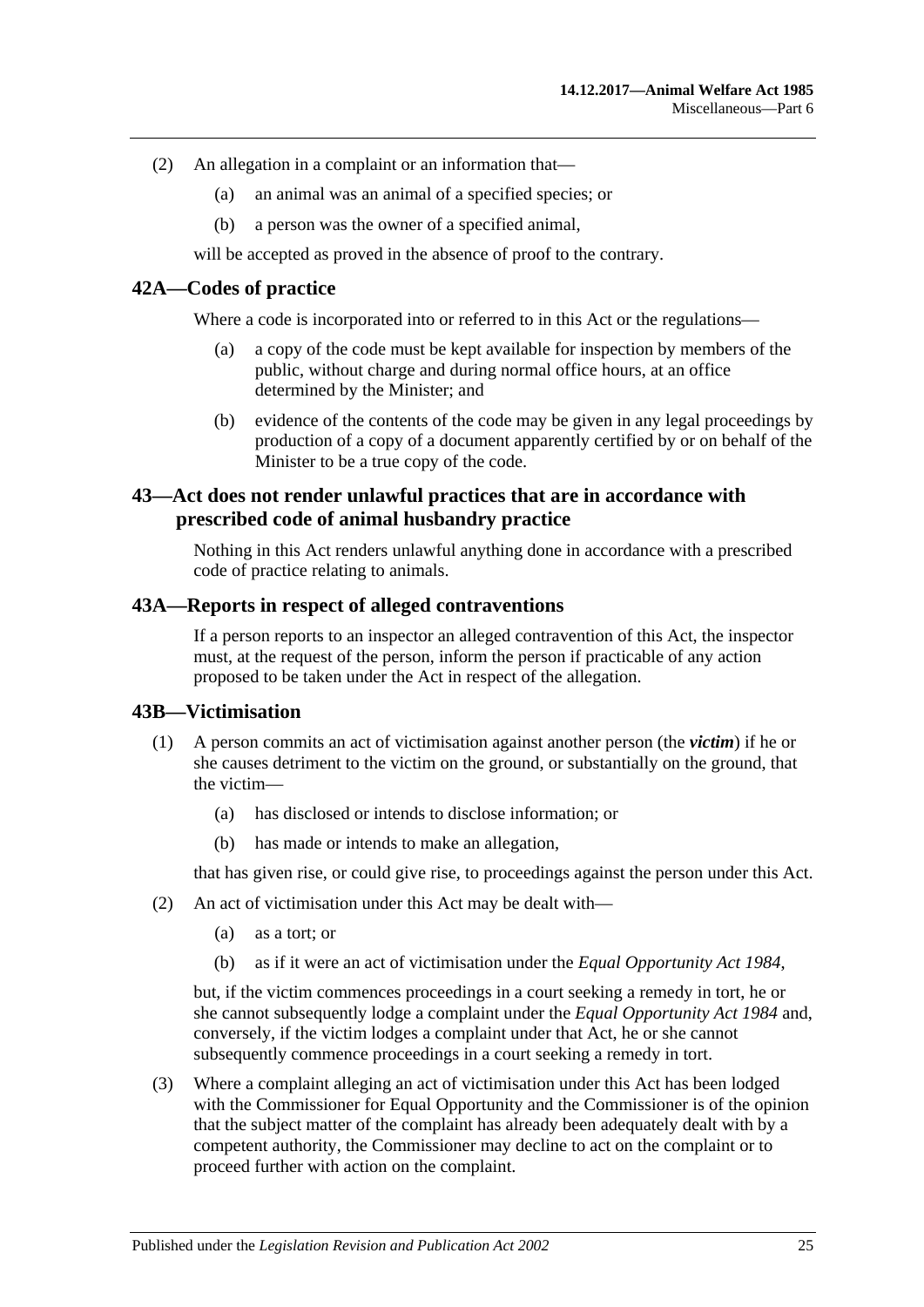(4) In this section—

*detriment* includes—

- (a) injury, damage or loss; or
- (b) intimidation or harassment; or
- (c) discrimination, disadvantage or adverse treatment in relation to the victim's employment or business; or
- (d) threats of reprisal.

### <span id="page-25-1"></span><span id="page-25-0"></span>**44—Regulations**

- (1) The Governor may make such regulations as are contemplated by, or as are necessary or expedient for the purposes of, this Act.
- (2) Without limiting the generality of [subsection](#page-25-1) (1), the regulations may—
	- (a) regulate the slaughtering, trapping, snaring, catching, poisoning, caging or confining of animals;
	- (b) regulate medical or surgical procedures in relation to animals;
	- (c) require a person to hold a certificate or other authorisation for specified purposes and provide for the issuing and cancellation of certificates and authorisations by the Minister, a specified body or a person or body approved by the Minister;
	- (d) regulate—
		- (i) the hiring out of animals; or
		- (ii) the boarding of animals; or
		- (iii) the sale of animals; or
		- (iv) the transport of animals; or
		- (v) the husbandry of animals; or
		- (vi) the use of animals for entertainment;
	- (e) prescribe the form of any notice, application, permit, licence or other document given, made or granted under this Act;
	- (f) prescribe fees in respect of anything to be done under this Act;
	- (g) exempt, conditionally or unconditionally, any person or class of persons or any animal or class of animals from any provision of this Act;
	- (h) impose fines, not exceeding \$5 000, for offences against the regulations;
	- (i) fix expiation fees, not exceeding \$315, for alleged offences against the regulations.
- (3) The regulations may incorporate (with or without modification) or operate by reference to any code of practice relating to animals as in force at a particular time or as amended from time to time by the authority responsible for its publication.
- (4) A regulation under this Act may be of general or limited application according to—
	- (a) the classes of persons or animals; or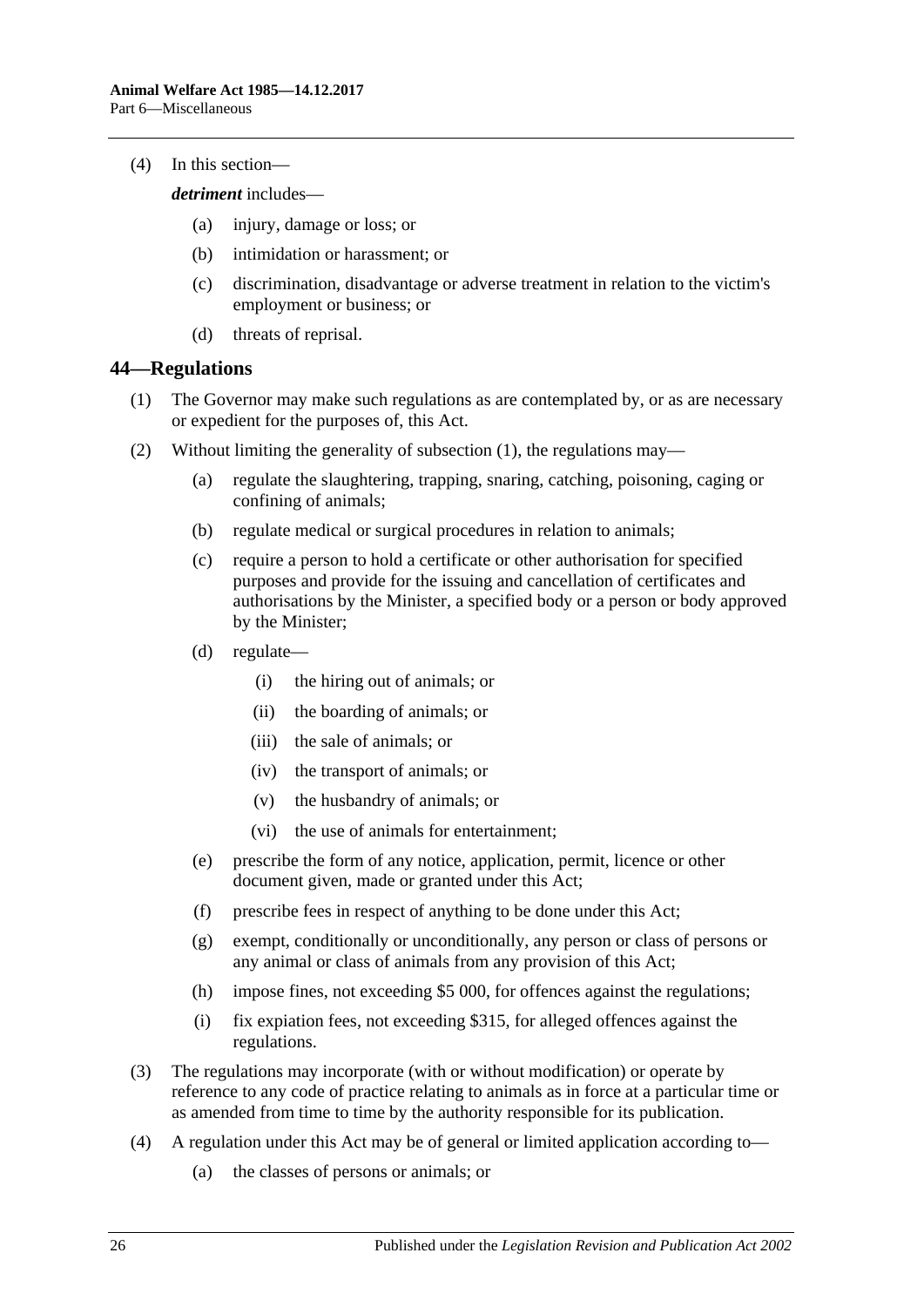- (b) the circumstances; or
- (c) any other specified factor,

to which the regulation is expressed to apply.

- (5) The regulations may leave a matter or thing to be determined, dispensed with, regulated or prohibited according to the discretion of the Minister, either generally or in a particular case or class of cases.
- <span id="page-26-0"></span>(6) The Governor may, by regulation, make additional provisions of a saving or transitional nature consequent on the enactment of the *[Statutes Amendment \(Boards](http://www.legislation.sa.gov.au/index.aspx?action=legref&type=act&legtitle=Statutes%20Amendment%20(Boards%20and%20Committees%E2%80%94Abolition%20and%20Reform)%20Act%202015)  [and Committees—Abolition and Reform\) Act](http://www.legislation.sa.gov.au/index.aspx?action=legref&type=act&legtitle=Statutes%20Amendment%20(Boards%20and%20Committees%E2%80%94Abolition%20and%20Reform)%20Act%202015) 2015*.
- <span id="page-26-1"></span>(7) A provision of a regulation made under [subsection](#page-26-0) (6) may, if the regulation so provides, take effect from the commencement of this subsection or from a later day.
- (8) To the extent to which a provision takes effect under [subsection](#page-26-1) (7) from a day earlier than the day of the regulation's publication in the Gazette, the provision does not operate to the disadvantage of a person by—
	- (a) decreasing the person's rights; or
	- (b) imposing liabilities on the person.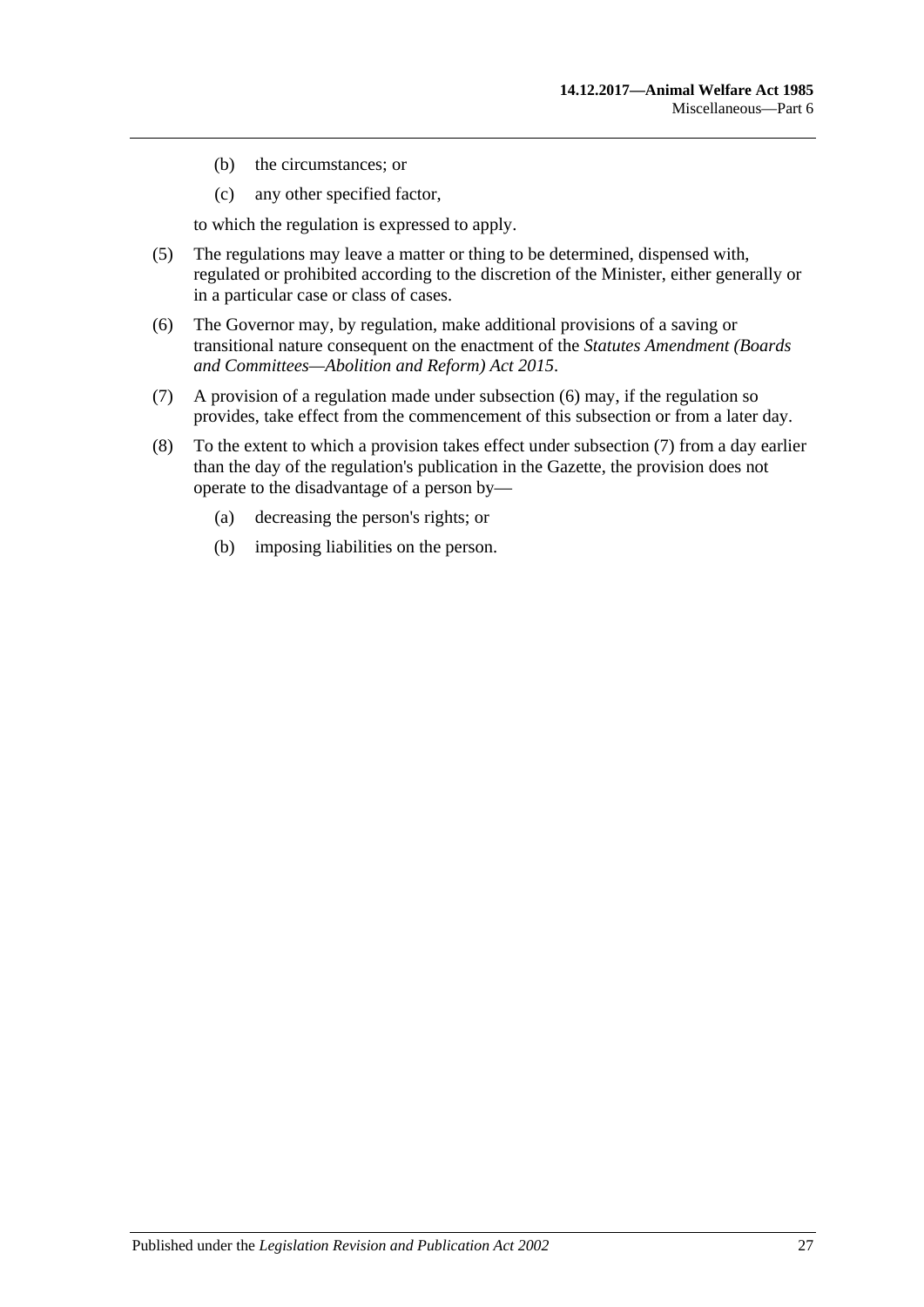## <span id="page-27-0"></span>**Legislative history**

### **Notes**

- Please note—References in the legislation to other legislation or instruments or to titles of bodies or offices are not automatically updated as part of the program for the revision and publication of legislation and therefore may be obsolete.
- Earlier versions of this Act (historical versions) are listed at the end of the legislative history.
- For further information relating to the Act and subordinate legislation made under the Act see the Index of South Australian Statutes or www.legislation.sa.gov.au.

## **Formerly**

*Prevention of Cruelty to Animals Act 1985*

## **Legislation repealed by principal Act**

The *Animal Welfare Act 1985* repealed the following:

*Prevention of Cruelty to Animals Act 1936*

## **Principal Act and amendments**

| Year | N <sub>0</sub> | Title                                                                                 | Assent     | Commencement                                                     |
|------|----------------|---------------------------------------------------------------------------------------|------------|------------------------------------------------------------------|
| 1985 | 106            | Prevention of Cruelty to Animals<br>Act 1985                                          | 7.11.1985  | 1.8.1986 (Gazette 24.7.1986 p322)                                |
| 1994 | 48             | Meat Hygiene Act 1994                                                                 | 9.6.1994   | 1.12.1994 (Gazette 1.12.1994 p1868)                              |
| 1999 | 85             | <b>Prevention of Cruelty to Animals</b><br>(Miscellaneous) Amendment Act 1999         | 2.12.1999  | 1.2.2000 (Gazette 27.1.2000 p502)                                |
| 2004 | 20             | Primary Produce (Food Safety<br>Schemes) Act 2004                                     | 1.7.2004   | Sch 1 (cl 2)-1.7.2006 (Gazette 8.6.2006<br>p1600)                |
| 2008 | 21             | Prevention of Cruelty to Animals<br>(Animal Welfare) Amendment Act<br>2008            | 26.6.2008  | 4.10.2008 (Gazette 18.9.2008 p4503)                              |
| 2009 | 84             | <b>Statutes Amendment (Public Sector</b><br>Consequential Amendments) Act 2009        | 10.12.2009 | Pt 15 (ss 29 & 30)-1.2.2010 (Gazette<br>28.1.2010 p320)          |
| 2011 | 36             | <b>Statutes Amendment (Directors'</b><br>Liability) Act 2011                          | 22.9.2011  | Pt 4 (s 6)—1.1.2012 ( <i>Gazette 15.12.2011</i><br>p4988)        |
| 2013 | 16             | <b>Statutes Amendment (Directors'</b><br>Liability) Act 2013                          | 23.5.2013  | Pt 4 (s 7)-17.6.2013 (Gazette 6.6.2013<br>p2498)                 |
| 2015 | -8             | <b>Statutes Amendment (Boards and</b><br>Committees-Abolition and Reform)<br>Act 2015 | 18.6.2015  | Pt 3 (ss $14-24$ )-1.7.2015 ( <i>Gazette</i><br>25.6.2015 p3076) |
| 2015 | 21             | Animal Welfare (Live Baiting)<br>Amendment Act 2015                                   | 17.9.2015  | 15.10.2015 (Gazette 15.10.2015 p4609)                            |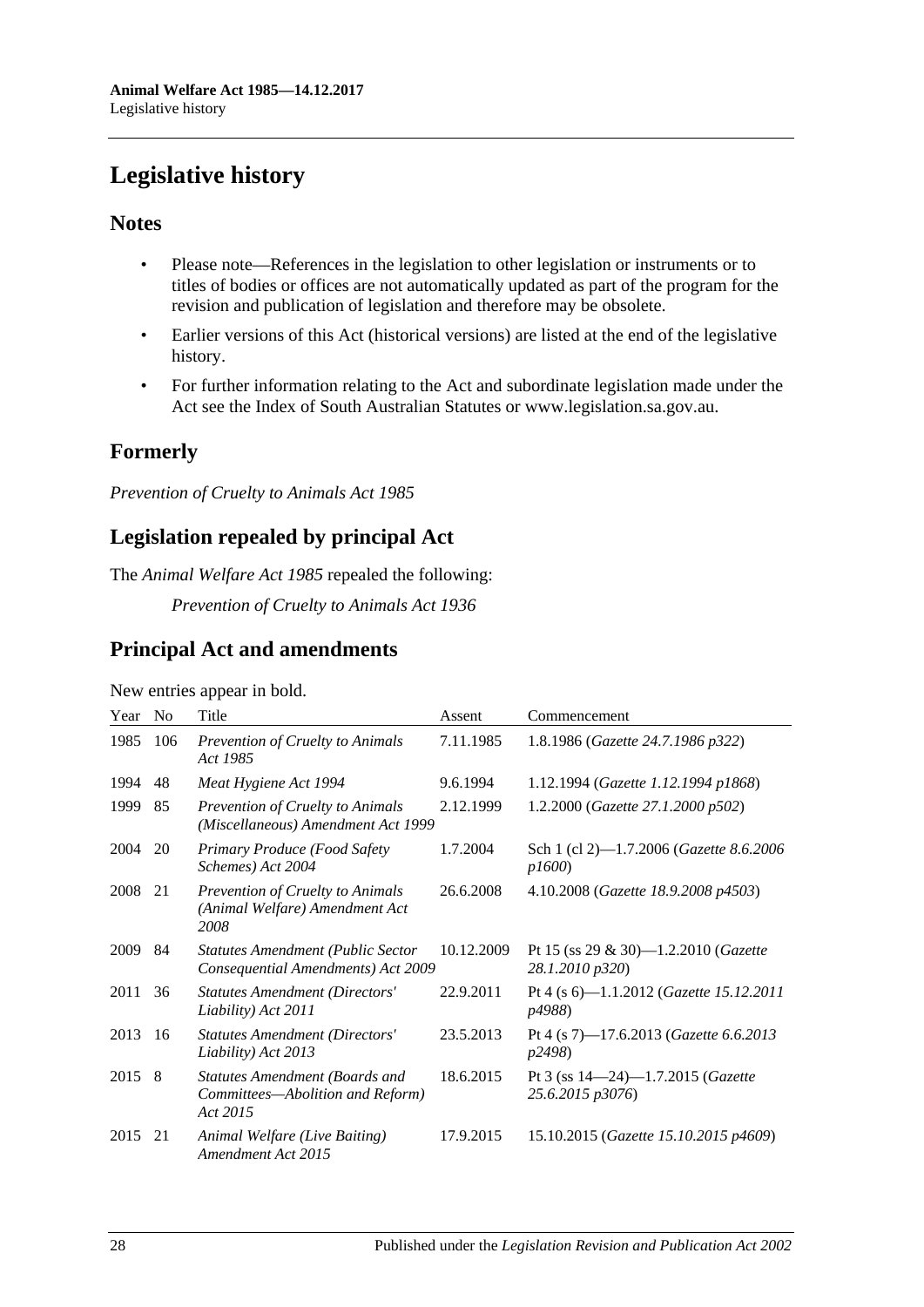*12.12.2017 p4960***)**

## **Provisions amended**

New entries appear in bold.

Entries that relate to provisions that have been deleted appear in italics.

| Provision                  | How varied                                        | Commencement |  |
|----------------------------|---------------------------------------------------|--------------|--|
| Long title                 | amended by 85/1999 s 18 (Sch)                     | 1.2.2000     |  |
|                            | amended by 21/2008 s 4                            | 4.10.2008    |  |
| Pt <sub>1</sub>            |                                                   |              |  |
| s <sub>1</sub>             | amended by 21/2008 s 5                            | 4.10.2008    |  |
| s <sub>2</sub>             | deleted by 85/1999 s 18 (Sch)                     | 1.2.2000     |  |
| s <sub>3</sub>             |                                                   |              |  |
| animal ethics<br>committee | inserted by 8/2015 s 14                           | 1.7.2015     |  |
| animal welfare<br>notice   | inserted by $21/2008$ s $6(1)$                    | 4.10.2008    |  |
| animal welfare<br>order    | inserted by $21/2008$ s $6(1)$                    | 4.10.2008    |  |
|                            | the Chief Inspector deleted by $85/1999 s 3(a)$   | 1.2.2000     |  |
| the Code                   | inserted by $85/1999$ s 3(a)                      | 1.2.2000     |  |
|                            | amended by 21/2008 s 6(2)                         | 4.10.2008    |  |
| electrical device          | inserted by $21/2008$ s $6(3)$                    | 4.10.2008    |  |
|                            | electroimmobiliser inserted by $21/2008$ s $6(3)$ | 4.10.2008    |  |
| harm                       | inserted by $21/2008$ s $6(3)$                    | 4.10.2008    |  |
| inspector                  | (b) deleted by $85/1999$ s 3(b)                   | 1.2.2000     |  |
|                            | amended by $21/2008$ s $6(4)$                     | 4.10.2008    |  |
| organised animal<br>fight  | inserted by $21/2008$ s $6(5)$                    | 4.10.2008    |  |
| pain                       | deleted by $21/2008 s 6(6)$                       | 4.10.2008    |  |
| rodeo                      | inserted by $21/2008$ s $6(7)$                    | 4.10.2008    |  |
| rodeo event                | inserted by $21/2008$ s $6(7)$                    | 4.10.2008    |  |
| serious harm               | inserted by $21/2008$ s $6(7)$                    | 4.10.2008    |  |
| the Society                | amended by $21/2008$ s $6(8)$                     | 4.10.2008    |  |
| <b>Tribunal</b>            | inserted by 51/2017 s 15                          | 14.12.2017   |  |
| vehicle                    | substituted by $21/2008$ s $6(9)$                 | 4.10.2008    |  |
|                            | veterinary surgeon amended by 85/1999 s 18 (Sch)  | 1.2.2000     |  |
|                            | amended by 21/2008 s 6(10)                        | 4.10.2008    |  |
| s <sub>4</sub>             | deleted by 85/1999 s 18 (Sch)                     | 1.2.2000     |  |
| Pt 2                       |                                                   |              |  |
| s <sub>6</sub>             |                                                   |              |  |
| s(6(1))                    | substituted by 85/1999 s 18 (Sch)                 | 1.2.2000     |  |
| s(6(2))                    | substituted by 85/1999 s 18 (Sch)                 | 1.2.2000     |  |

**<sup>2017</sup> 51** *Statutes Amendment (SACAT No 2)*  **28.11.2017 Pt 5 (ss 15 to 19)—14.12.2017 (***Gazette Act 2017*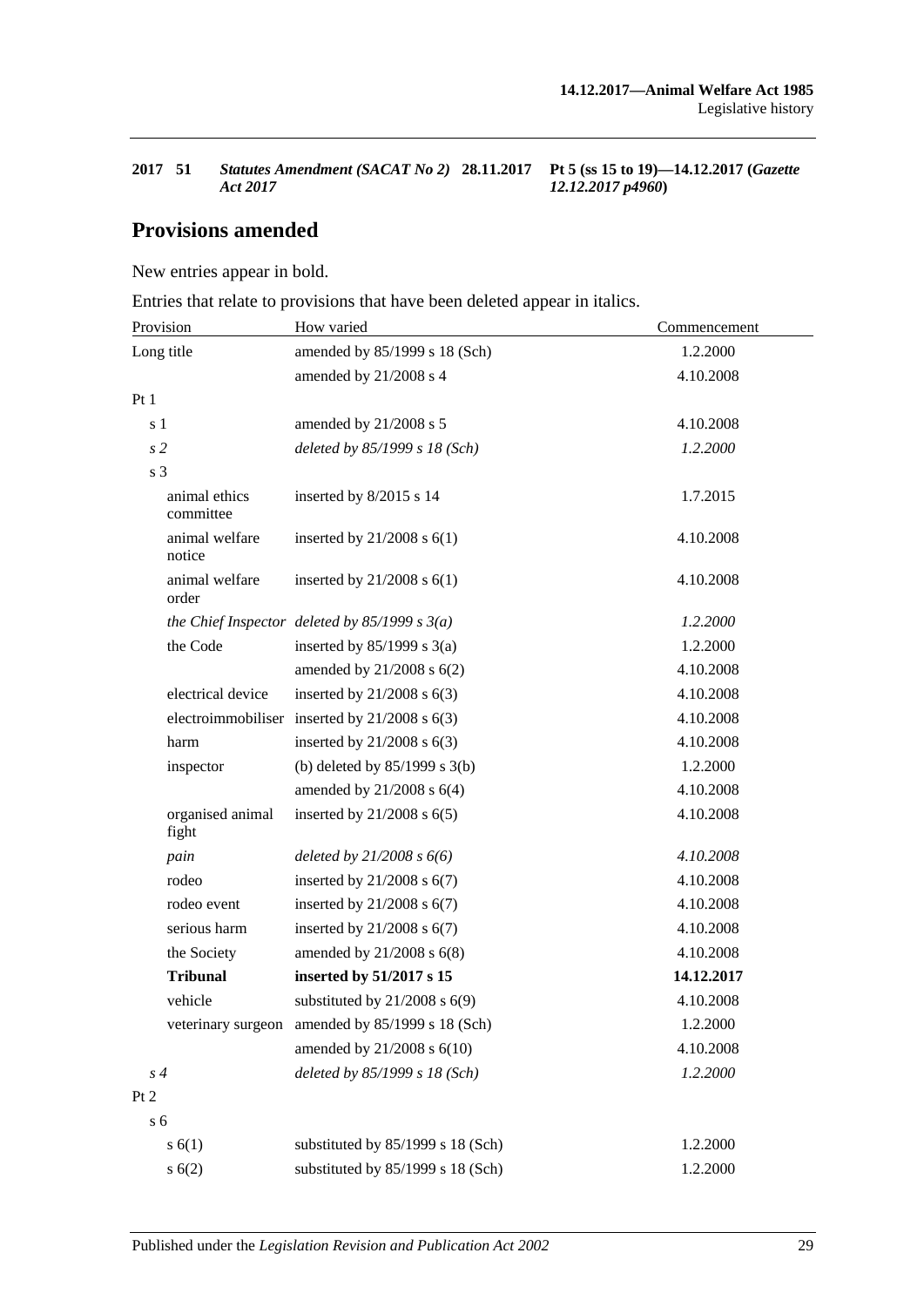|                                        | amended by $21/2008$ s $7(1)$ , (2)                                    | 4.10.2008  |
|----------------------------------------|------------------------------------------------------------------------|------------|
|                                        | amended by $8/2015$ s $15(1)$ —(3)                                     | 1.7.2015   |
| s(6(3))                                | amended by 85/1999 s 18 (Sch)                                          | 1.2.2000   |
|                                        | amended by 8/2015 s 15(4)                                              | 1.7.2015   |
| s(4)                                   | substituted by 85/1999 s 18 (Sch)                                      | 1.2.2000   |
|                                        | amended by 8/2015 s 15(5)                                              | 1.7.2015   |
| s(6(5)                                 | amended by 85/1999 s 18 (Sch)                                          | 1.2.2000   |
|                                        | amended by 8/2015 s 15(6)                                              | 1.7.2015   |
| s 7                                    |                                                                        |            |
| s(7(1))                                | amended by 85/1999 s 18 (Sch)                                          | 1.2.2000   |
|                                        | amended by 8/2015 s 16                                                 | 1.7.2015   |
| s $7(2)$ and $(3)$                     | amended by 8/2015 s 16                                                 | 1.7.2015   |
| $s \, 7(4)$                            | amended by 85/1999 s 18 (Sch)                                          | 1.2.2000   |
| $s8$                                   | amended by 85/1999 s 18 (Sch)                                          | 1.2.2000   |
|                                        | amended by 8/2015 s 17                                                 | 1.7.2015   |
| s 9                                    |                                                                        |            |
| $s \, 9(1)$                            | substituted by 85/1999 s 18 (Sch)                                      | 1.2.2000   |
| $s \, 9(2)$                            | deleted by 85/1999 s 18 (Sch)                                          | 1.2.2000   |
| $s \, 9(5)$                            | amended by 85/1999 s 18 (Sch)                                          | 1.2.2000   |
| $s \, 9(6)$                            | substituted by 85/1999 s 18 (Sch)                                      | 1.2.2000   |
| s 9A                                   | inserted by 84/2009 s 29                                               | 1.2.2010   |
| s 11                                   |                                                                        |            |
| s 11(1)                                | amended by 85/1999 s 18 (Sch)                                          | 1.2.2000   |
| s 11(2)                                | substituted by 85/1999 s 18 (Sch)                                      | 1.2.2000   |
|                                        | amended by 8/2015 s 18                                                 | 1.7.2015   |
| s 12                                   | amended by 85/1999 s 4                                                 | 1.2.2000   |
| Pt 3 before substitution<br>by 21/2008 |                                                                        |            |
| s <sub>13</sub>                        |                                                                        |            |
| $s$ 13(1)                              | substituted by $85/1999 s 18 (Sch)$                                    | 1.2.2000   |
| s 13(2)                                | amended by 85/1999 s 5                                                 | 1.2.2000   |
| $s\,13(2)$                             | $(j)$ —(l) deleted by 85/1999 s 5                                      | 1.2.2000   |
| ss 14 and 15                           | amended by 85/1999 s 18 (Sch)                                          | 1.2.2000   |
| Pt 3                                   | substituted by 21/2008 s 8                                             | 4.10.2008  |
| s 13                                   |                                                                        |            |
| $s\ 13(3)$                             | (d), (e) deleted by $21/2015$ s 4                                      | 15.10.2015 |
| s 14                                   | substituted by 21/2015 s 5                                             | 15.10.2015 |
| s 14A                                  | inserted by $21/2015$ s 5                                              | 15.10.2015 |
| s 15A                                  | s 33 amended by 85/1999 s 18 (Sch)                                     | 1.2.2000   |
|                                        | s 33 amended and redesignated as s 15A by<br>$21/2008$ s $13(1)$ , (2) | 4.10.2008  |
|                                        |                                                                        |            |

Pt 4

s 16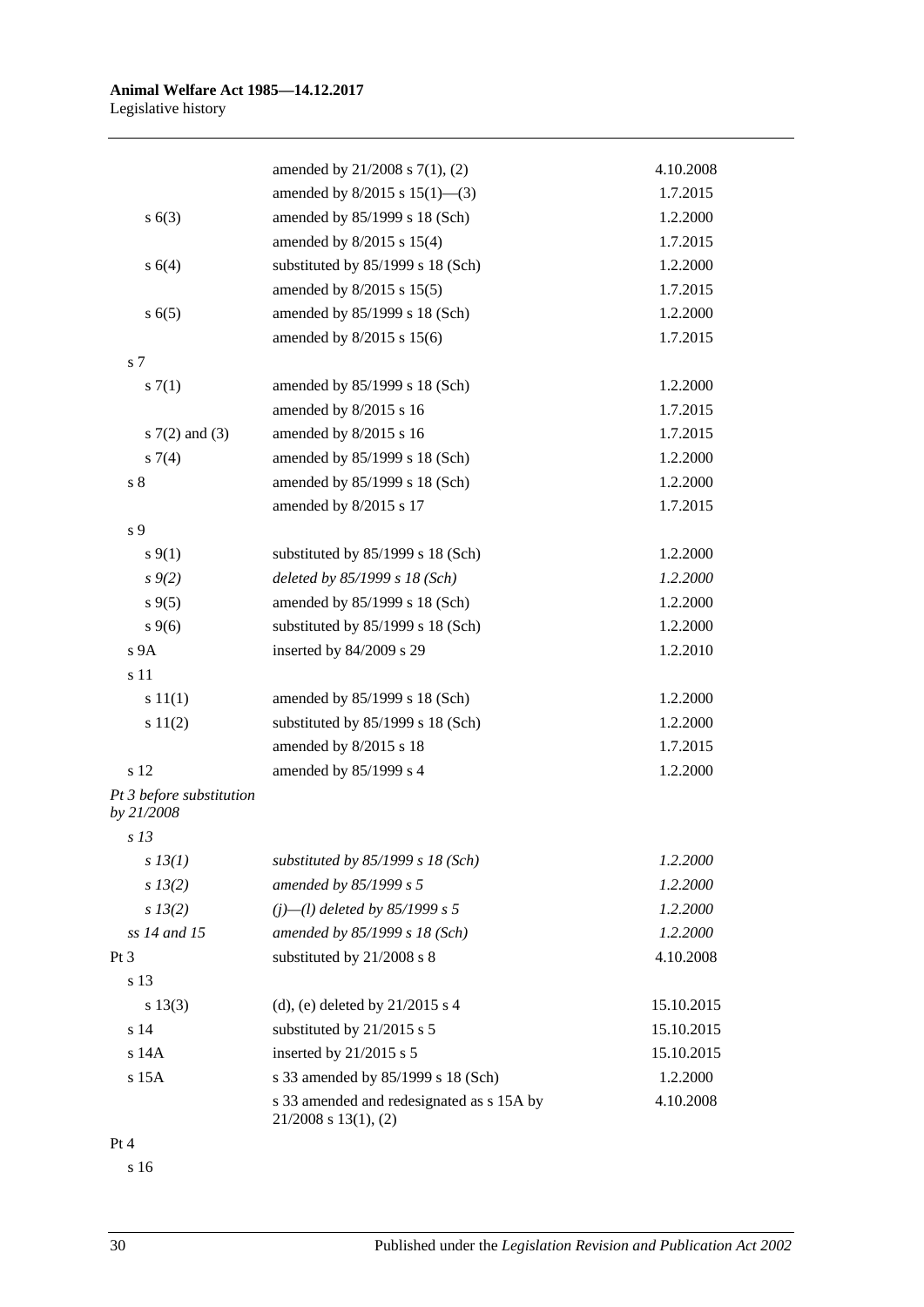| 14.12.2017           |
|----------------------|
|                      |
| 1.2.2000             |
| 1.2.2000             |
| 1.2.2000<br>1.2.2000 |
| 1.7.2015             |
| 1.2.2000             |
|                      |
| 1.2.2000             |
| 1.7.2015             |
| 1.7.2015             |
| 1.2.2000             |
|                      |
| 1.7.2015             |
| 1.7.2015             |
| 1.2.2000             |
| 1.7.2015             |
| 1.2.2000             |
| 1.7.2015             |
| 1.2.2000             |
| 1.7.2015             |
| 1.7.2015             |
| 4.10.2008            |
| 1.2.2000             |
| 1.2.2000             |
| 1.7.2015             |
|                      |
| 1.2.2000             |
|                      |
| 1.2.2000             |
| 4.10.2008            |
| 1.2.2000             |
|                      |
| 1.2.2000             |
| 1.2.2000             |
|                      |
| 1.2.2000             |
|                      |
| 1.2.2000             |
|                      |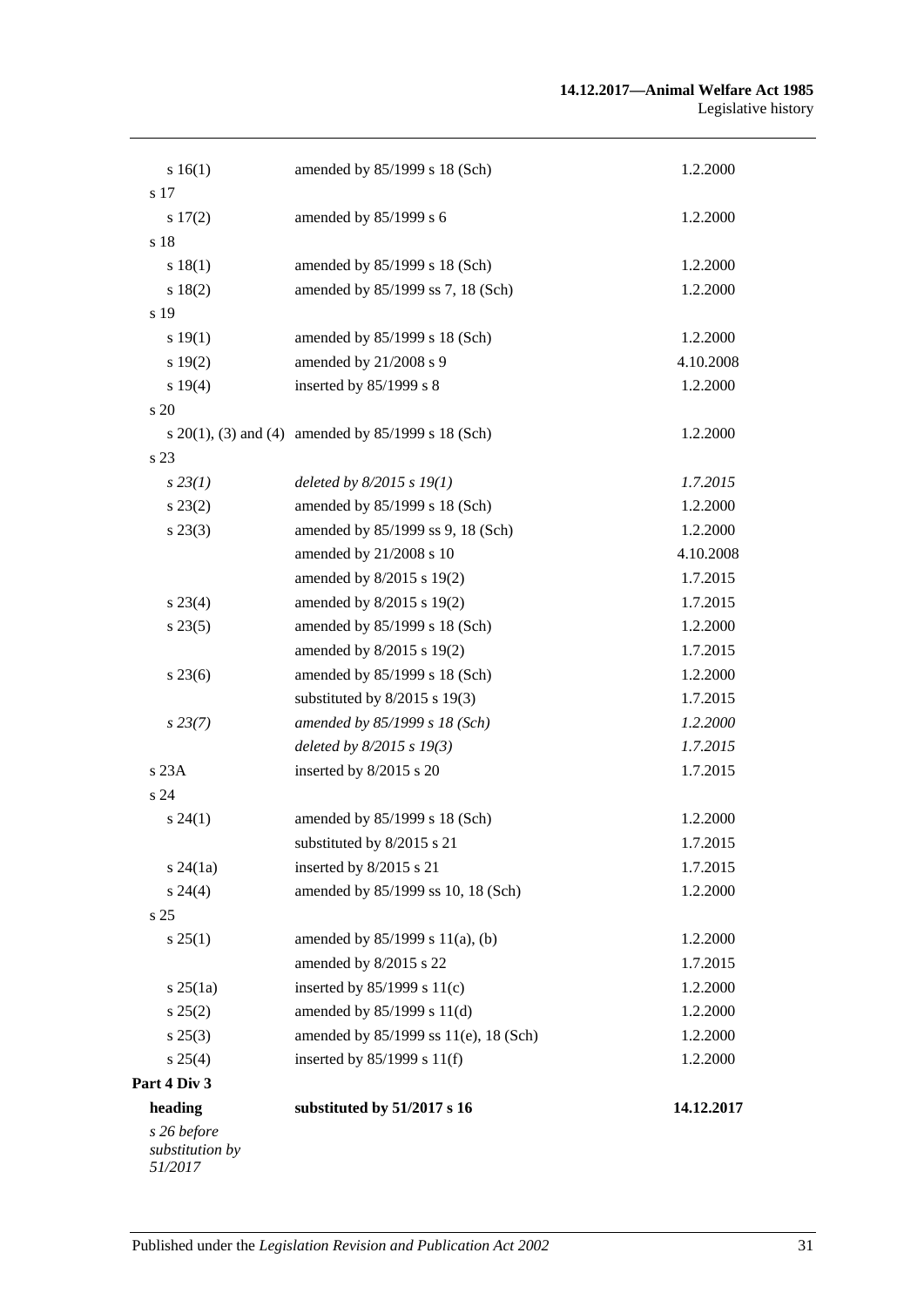| $s \; 26(1)$ and (3)                      | amended by 85/1999 s 18 (Sch)                           | 1.2.2000   |
|-------------------------------------------|---------------------------------------------------------|------------|
| s <sub>26</sub>                           | substituted by 51/2017 s 17                             | 14.12.2017 |
| s 27                                      |                                                         |            |
|                                           | s $27(1)$ , (4) and (5) amended by $85/1999$ s 18 (Sch) | 1.2.2000   |
| $s 27(1)$ and (2)                         | substituted by $51/2017$ s $18(1)$                      | 14.12.2017 |
| $s\,27(3)$                                | deleted by $51/2017 s 18(1)$                            | 14.12.2017 |
| s 27(5)                                   | substituted by $51/2017$ s $18(2)$                      | 14.12.2017 |
| $Pt\,5$                                   |                                                         |            |
| heading                                   | substituted by 21/2008 s 11                             | 4.10.2008  |
| Pt 5 Div 1                                |                                                         |            |
| heading                                   | inserted by 21/2008 s 11                                | 4.10.2008  |
| s 28 before<br>substitution by<br>21/2008 |                                                         |            |
| $s\,28(1)$                                | substituted by $85/1999$ s $12(a)$                      | 1.2.2000   |
| $s\,28(2)$                                | amended by 85/1999 ss 12(b), (c), 18 (Sch)              | 1.2.2000   |
| $s\,28(2a)$                               | inserted by $85/1999 s 12(d)$                           | 1.2.2000   |
| $s\,28(3)$                                | amended by 85/1999 ss $12(e)$ , 18 (Sch)                | 1.2.2000   |
| s 29 before<br>substitution by<br>21/2008 |                                                         |            |
| $s\,29(1)$                                | amended by 48/1994 Sch 2 cl 2                           | 1.12.1994  |
|                                           | amended by 20/2004 Sch 1 cl 2                           | 1.7.2006   |
| $s\,29(2)$                                | amended by 85/1999 ss $13(a)$ , (b), 18 (Sch)           | 1.2.2000   |
| $s$ 29(3) and (4)                         | amended by 85/1999 s 18 (Sch)                           | 1.2.2000   |
| $s\,29(4a)$                               | inserted by $85/1999 s 13(c)$                           | 1.2.2000   |
| $s\,29(5)$                                | amended by 85/1999 s $13(d)$ —(h)                       | 1.2.2000   |
|                                           | s 29(7), (8) and (10) amended by 85/1999 s 18 (Sch)     | 1.2.2000   |
| ss 28 and 29                              | substituted by 21/2008 s 12                             | 4.10.2008  |
| s 30 before<br>substitution by<br>21/2008 |                                                         |            |
| $s \, 30(2)$ and (3)                      | amended by 85/1999 s 18 (Sch)                           | 1.2.2000   |
| s 30A before deletion<br>by 21/2008       | inserted by 85/1999 s 14                                | 1.2.2000   |
| s 31 before<br>substitution by<br>21/2008 | amended by 85/1999 s 18 (Sch)                           | 1.2.2000   |
| Pt $5$ Div $2$                            | inserted by 21/2008 s 12                                | 4.10.2008  |
| Pt 5 Div 3                                | inserted by 21/2008 s 12                                | 4.10.2008  |
| s 32 before deletion by<br>84/2009        |                                                         |            |
| $s\,32(1)$ and (2)                        | amended by $85/1999 s 18 (Sch)$                         | 1.2.2000   |
| s <sub>32</sub><br>s 32A                  | deleted by 84/2009 s 30                                 | 1.2.2010   |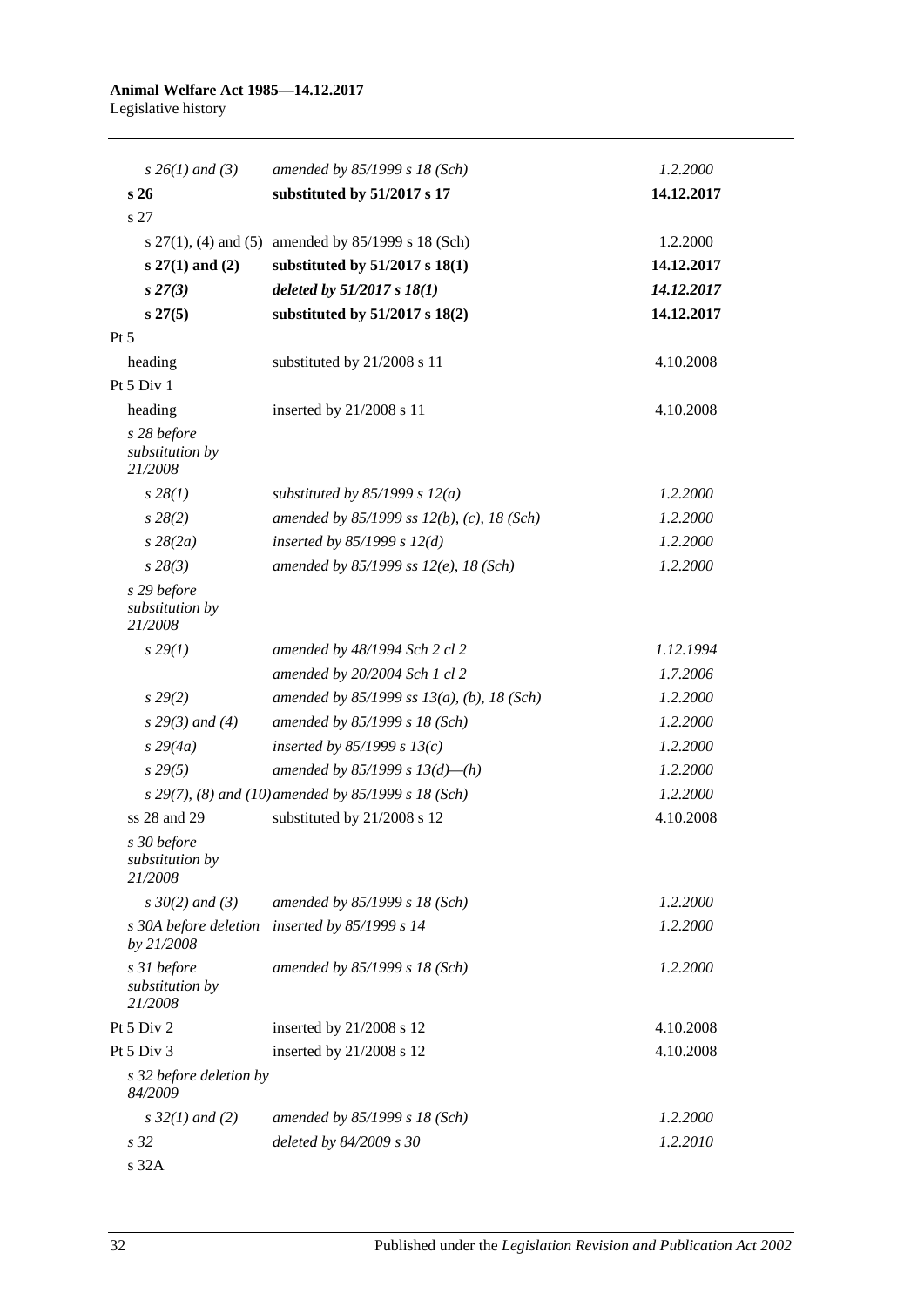| $s \, 32A(1)$                             | s 36(1) substituted by 85/1999 s 16                                                  | 1.2.2000  |
|-------------------------------------------|--------------------------------------------------------------------------------------|-----------|
|                                           | s $36(1)$ amended and redesignated as s $32A(1)$ by<br>$21/2008$ s $17(1)$ —(5), (8) | 4.10.2008 |
| $s \, 32A(2)$                             | s 36(2) amended by 85/1999 s 18 (Sch)                                                | 1.2.2000  |
|                                           | s 36(2) amended and redesignated as s 32A(2) by<br>$21/2008$ s $17(6)$ , $(8)$       | 4.10.2008 |
| $s \, 32A(3)$                             | inserted by 21/2008 s 17(7)                                                          | 4.10.2008 |
| Pt 6                                      |                                                                                      |           |
| s $33$ —see s $15A$                       |                                                                                      |           |
| s 33                                      | inserted by 21/2008 s 14                                                             | 4.10.2008 |
| s 34                                      |                                                                                      |           |
| $s \, 34(1)$                              | amended by 85/1999 s 18 (Sch)                                                        | 1.2.2000  |
|                                           | amended by 21/2008 s 15(1)                                                           | 4.10.2008 |
| $s \; 34(2)$                              | amended by $85/1999$ s $15(a)$                                                       | 1.2.2000  |
| $s \; 34(3)$                              | amended by 85/1999 s 18 (Sch)                                                        | 1.2.2000  |
| $s \; 34(4)$                              | inserted by $85/1999$ s $15(b)$                                                      | 1.2.2000  |
|                                           | amended by 21/2008 s 15(2)                                                           | 4.10.2008 |
| $ss$ 34A and 34B                          | inserted by 21/2008 s 16                                                             | 4.10.2008 |
| s $36$ see s $32A$                        |                                                                                      |           |
| s 38                                      | amended by 85/1999 s 18 (Sch)                                                        | 1.2.2000  |
|                                           | substituted by 36/2011 s 6                                                           | 1.1.2012  |
| $s \, 38(2)$                              | amended by $16/2013$ s $7(1)$                                                        | 17.6.2013 |
| $s \ 38(3)$                               | (c) deleted by $16/2013$ s $7(2)$                                                    | 17.6.2013 |
| $s \, 38(3a)$                             | inserted by $16/2013$ s $7(3)$                                                       | 17.6.2013 |
| s 39                                      |                                                                                      |           |
| s $39(1)$ and (2)                         | amended by 85/1999 s 18 (Sch)                                                        | 1.2.2000  |
| s 40 before<br>substitution by<br>21/2008 |                                                                                      |           |
| $s\,40(1)$ and (2)                        | amended by 85/1999 s 18 (Sch)                                                        | 1.2.2000  |
| $\rm s$ 40                                | substituted by 21/2008 s 18                                                          | 4.10.2008 |
| s41                                       | deleted by 85/1999 s 18 (Sch)                                                        | 1.2.2000  |
| s 42                                      | amended by 85/1999 s 18 (Sch)                                                        | 1.2.2000  |
|                                           | substituted by 21/2008 s 19                                                          | 4.10.2008 |
| s 42A                                     | inserted by 85/1999 s 17                                                             | 1.2.2000  |
| ss 43A and 43B                            | inserted by 21/2008 s 20                                                             | 4.10.2008 |
| s 44                                      |                                                                                      |           |
| $s\,44(2)$                                | amended by 85/1999 s 18 (Sch)                                                        | 1.2.2000  |
|                                           | amended by 21/2008 s 21(1), (2)                                                      | 4.10.2008 |
| $s\,44(5)$                                | inserted by 21/2008 s 21(3)                                                          | 4.10.2008 |
| $s\,44(6)$ (8)                            | inserted by 8/2015 s 23                                                              | 1.7.2015  |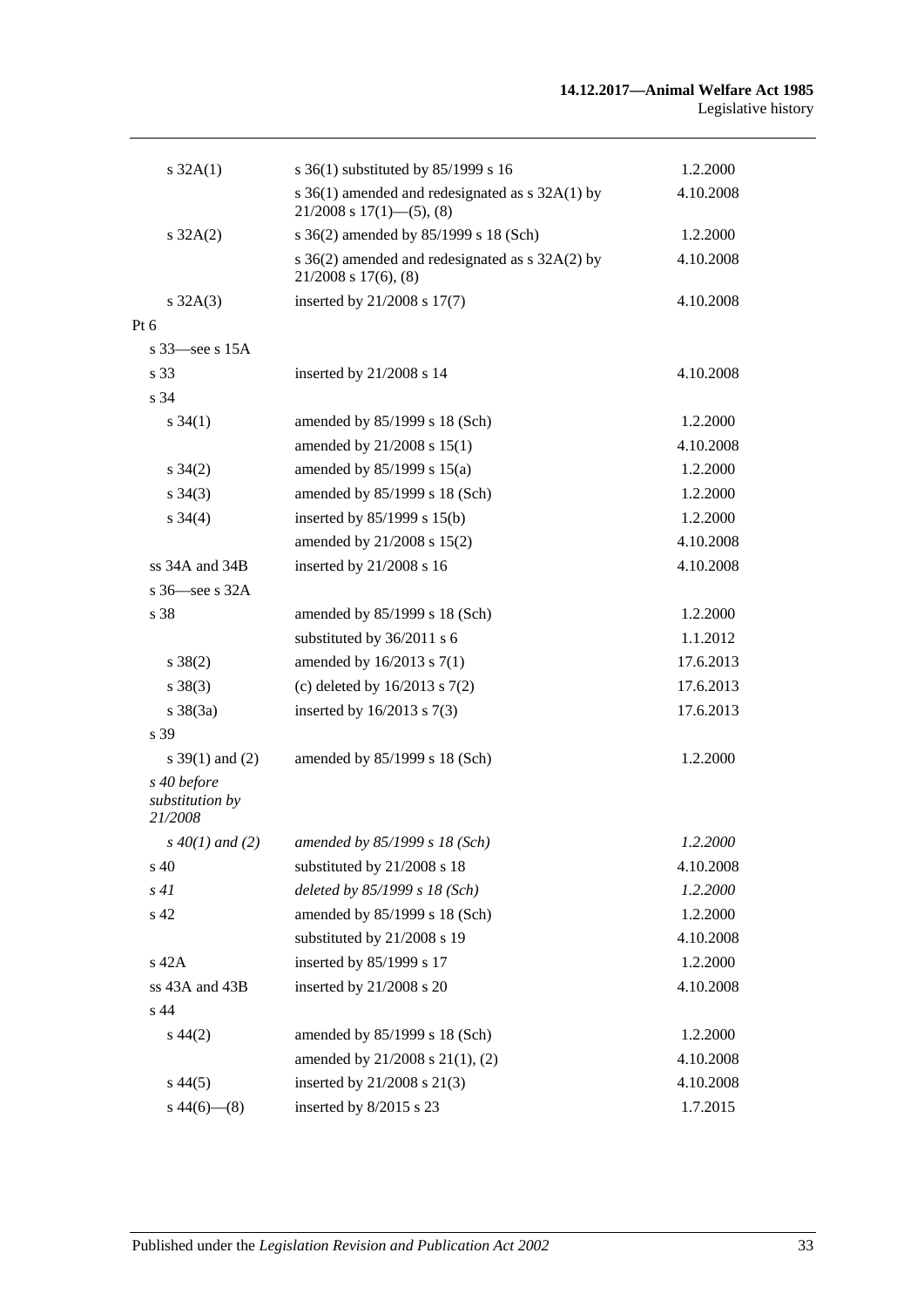## **Transitional etc provisions associated with Act or amendments**

### *Statutes Amendment (Boards and Committees—Abolition and Reform) Act 2015*

### **24—Transitional provisions**

(1) In this section—

*principal Act* means the *[Animal Welfare Act](http://www.legislation.sa.gov.au/index.aspx?action=legref&type=act&legtitle=Animal%20Welfare%20Act%201985) 1985*;

*relevant date* means the day on which section 19(1) of this Act comes into operation.

(2) Despite section 19(1) of this Act, an animal ethics committee established by the Minister under section 23 of the principal Act and in existence immediately before the relevant date continues as an animal ethics committee for the purposes of the principal Act until a date determined by the Minister (and the provisions of Part 4 Division 2 of the principal Act as in force immediately before the relevant date will continue to apply in relation to the committee).

### *Statutes Amendment (SACAT No 2) Act 2017*

### **19—Transitional provisions**

- (1) A right of appeal under section 26 of the principal Act in existence (but not yet exercised) before the relevant day, will be exercised as if this Part had been in operation before the right arose, so that proceedings may be commenced before the Tribunal rather than the Minister.
- (2) Nothing in this section affects any proceedings before the Minister commenced under section 26 of the principal Act before the relevant day.
- (3) A right of appeal under section 27 of the principal Act in existence (but not yet exercised) before the relevant day, will be exercised as if this Part had been in operation before the right arose, so that proceedings may be commenced before the Tribunal rather than the Supreme Court.
- (4) Nothing in this section affects any proceedings before the Supreme Court commenced under section 27 of the principal Act before the relevant day.
- (5) In this section—

*principal Act* means the *[Animal Welfare Act](http://www.legislation.sa.gov.au/index.aspx?action=legref&type=act&legtitle=Animal%20Welfare%20Act%201985) 1985*;

*relevant day* means the day on which this Part comes into operation;

*Tribunal* means the South Australian Civil and Administrative Tribunal established under the *[South Australian Civil and Administrative Tribunal Act](http://www.legislation.sa.gov.au/index.aspx?action=legref&type=act&legtitle=South%20Australian%20Civil%20and%20Administrative%20Tribunal%20Act%202013) 2013*.

### **Historical versions**

Reprint No 1—1.12.1994 Reprint No 2—1.2.2000 1.7.2006 4.10.2008 1.2.2010 1.1.2012 17.6.2013